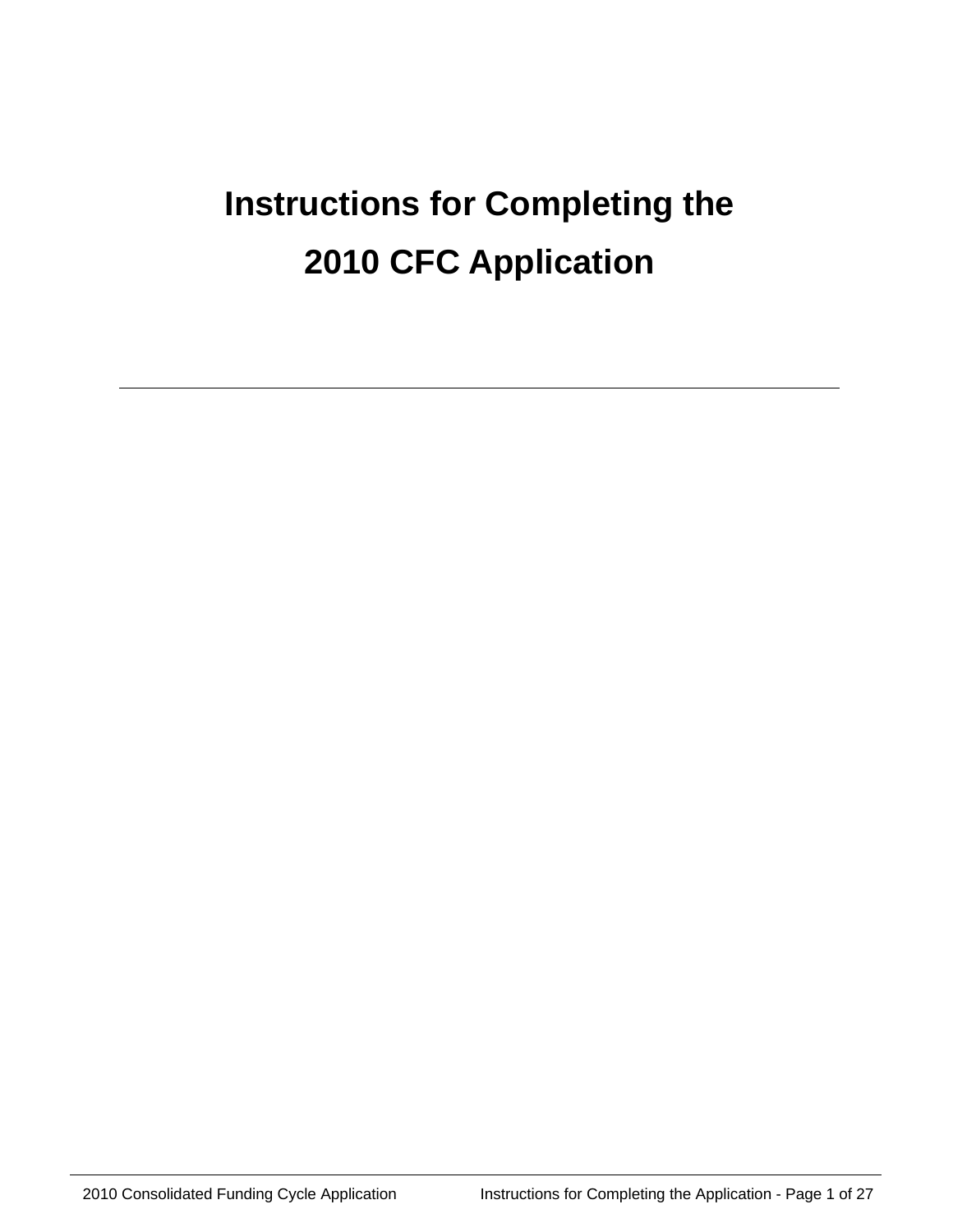# **INTRODUCTION**

This Instructions Section is intended to be used as a guide as you work through the application. In developing this Section, OHCS took care to include information which should help the applicant avoid common mistakes made in past CFC rounds.

The Instructions Section has specific instructions for completion of the tables, forms and questions contained in each section of the application. We encourage you to read the instructions for each section before you complete that section's materials. Refer back to the Instructions Section at any time.

Some parts of the application don't have specific instructions. These parts are considered to be self-explanatory. Even though no instructions are provided, you are expected to complete and submit the information requested if it applies to your project.

It's imperative that the applicant also read the Application Overview section to obtain background information about the requirements of the application. Those details are not contained in the Instructions Section.

If a page of the application section does not apply to your project, note "N/A" on the page and include it with your application. However, if a whole funding program section does not apply, do not include the section.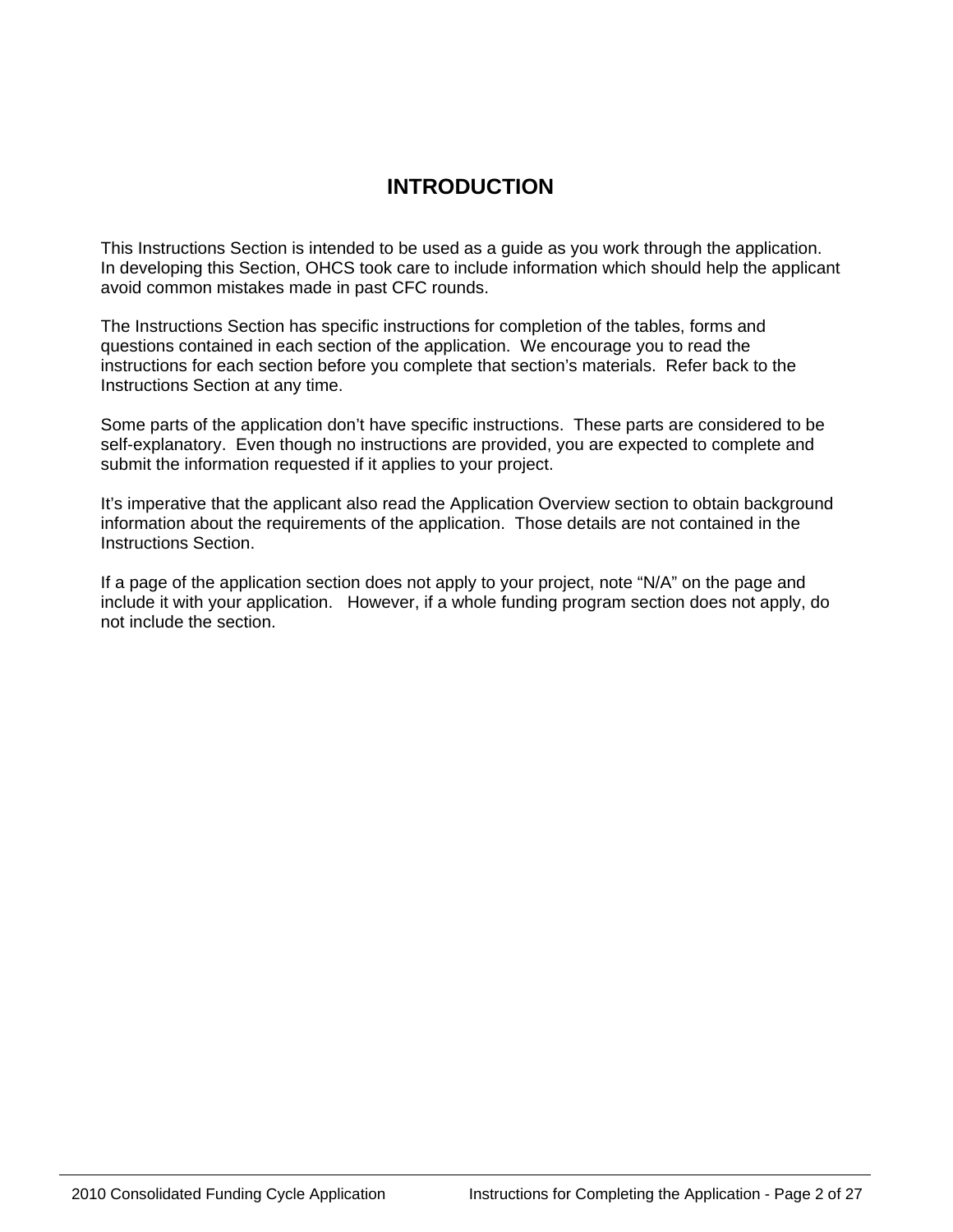# **INSTRUCTIONS FOR COMPLETING THE APPLICATION**

Regarding Attachments: The Consolidated Funding Cycle application has been designed to provide the reviewer with needed information while limiting the amount of narrative responses and supportive materials the applicant must submit. Please restrict the number of attachments to those specifically required and answer all questions completely and succinctly.

# **PART 1: SUBMITTAL DOCUMENTS**

# **AUTHORIZATION AND ACCEPTANCE FORM**

The Authorization and Acceptance Form must be included in all submitted applications. Have the Form signed by the person(s) who has/have authority over the terms written on the Authorization and Acceptance Form, and by the sponsor entity's owner or board chair, if applicable.

# **BOARD OF DIRECTORS RESOLUTION**

If the applicant is a non-profit entity which has a Board of Directors resolution requirement, submit a copy of the Resolution pertaining to the acceptance of the responsibility of this application. A sample format is provided. Your Board may use any format, but the information indicated on the sample should be included.

# **APPLICATION SUBMITTAL CHECKLIST**

The Application Submittal Checklist should be your guide to determine what documents must be submitted and what their order in the application should be. Submit the completed Application Submittal Checklist with the application. The application pages must be submitted in the order of the Application Submittal Checklist. All pages in the application should be numbered and the page numbers noted on the Checklist where indicated.

Checkboxes are provided for the applicant to use, if they wish, to show which items have been completed and included.

# **APPLICATION AND CHARGE TRANSMITTAL**

Carefully complete the charge calculations on the Charge Transmittal and **attach your check** to the Transmittal page. Payments are non-refundable.

# **PART 2: THRESHOLD**

# **ZONING**

All applications must include a zoning certification form, even if the project is solely acquisition or rehabilitation. OHCS has designed a Zoning Certification Form to be used to document the zoning status of the property. **Zoning approval in any other format will not be accepted**. The Zoning Certificate must be signed by the applicable City or County staff responsible for determination of issues related to comprehensive planning and zoning. If the certification is missing, incomplete or inappropriately signed, the application will not meet Threshold criteria. A common mistake is to submit an excerpt from the zoning code as confirmation. This is not acceptable as zoning confirmation and will not be reviewed.

- **Projects requiring zone changes or annexations will not meet threshold.**
- The original of the Certificate must be placed in the original application.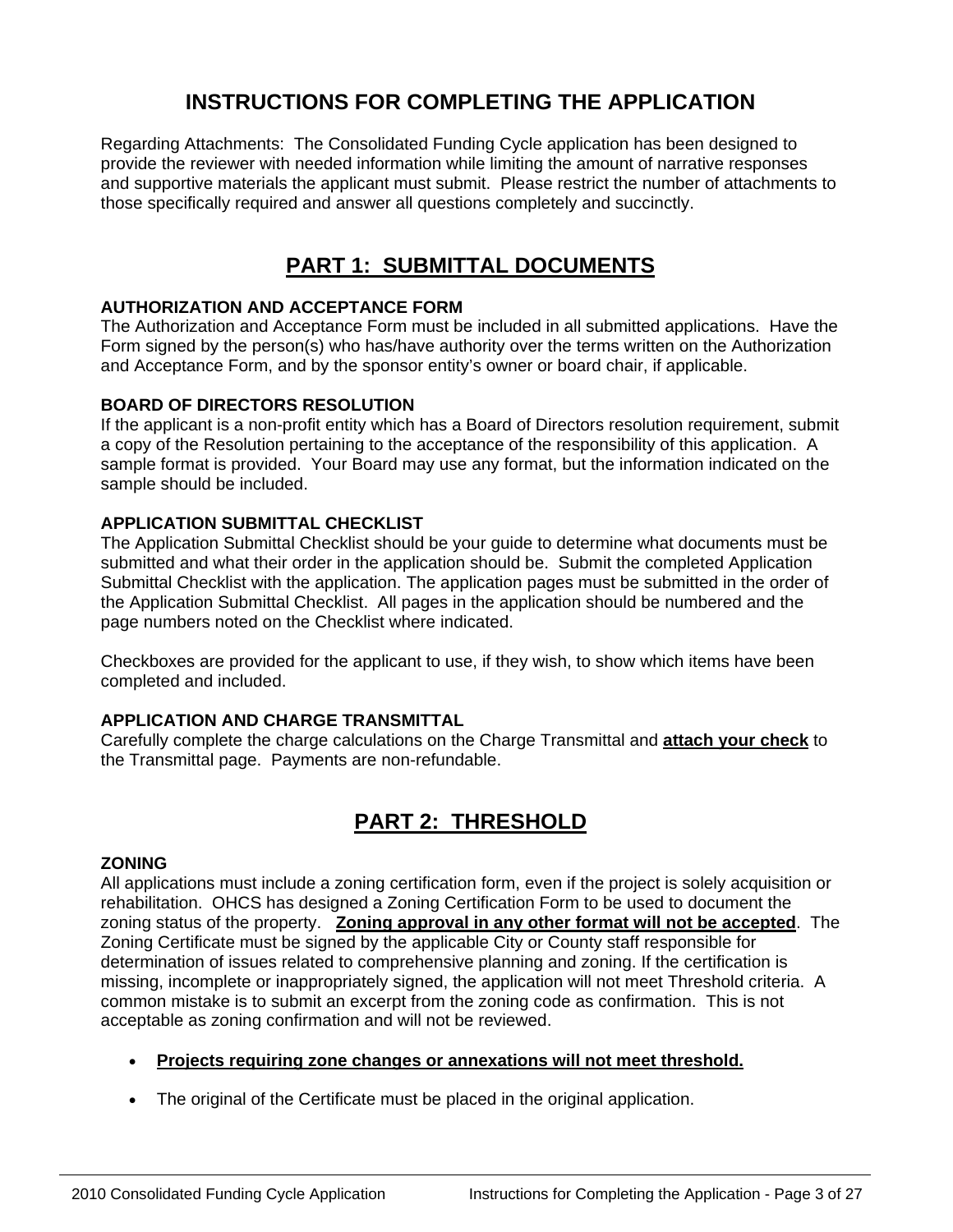# **VERIFICATION OF SITE CONTROL**

Complete the table and attach evidence of site control. The Application Overview section contains a discussion of acceptable site control verification. If you don't yet own the property, be sure to submit all extension documents, amendments and/or addendums to your original documents.

Under certain limited circumstances, site control exceptions may be reviewed by OHCS Administration in advance of application submission. A request for approval of any exception must be channeled through your RAD and delivered to the Housing Division Administrator no later than two weeks prior to application deadline. Should the exception be allowed, an approval letter will be forwarded to the applicant for inclusion in this section of the application.

# **OHCS ENVIRONMENTAL REVIEW CHECKLIST**

You must complete the OHCS Environmental Review Checklist, regardless of funding source requested. If an application involves more than one land parcel, a Review Checklist for each parcel must be included in the application.

Project sponsors must complete the Environmental Review Checklist prior to their RAD's site visit. The RAD will review information on the checklist during the site review. The Environmental Review Checklist must be signed by both the applicant and the RAD, or the Checklist will be considered incomplete and will not meet Threshold requirements.

Applicants must contact their RAD to set an appointment for a site visit. The deadline for scheduling the site visit is published in the Application Overview section. If the RAD is not contacted prior to the stated deadline, the RAD has no obligation to view the project site and sign the Review Checklist.

The Vicinity Map will be used for both the environmental and architectural reviews. It must have the scale included. The site location must be marked, as well as a number of amenities and natural locales. See the SITE/AREA MAPS portion of the Environmental Review Checklist for details.

If an environmental Phase 1, engineering, soils or other study has been completed, you may submit the summary pages. Do not submit the whole report. This is not a Threshold requirement.

# **ARCHITECTURAL THRESHOLD**

Use one to three sentences to describe the overall characteristics of the project and the intended population. Do not include all elements of the project. This description is not scored, but should provide information for the reviewer. Examples of optimum responses are:

- This is a 56 unit project in 7 buildings on a suburban site with a separate community building in an established residential neighborhood.
- Major elements of the proposed rehabilitation include site improvements; new roof, windows and siding; interior cabinet and flooring replacement.

# **VISITABILITY EXEMPTION REQUEST**

This form is available for use if the proposed project design cannot meet the department's visitability requirements, as discussed in the Architectural Standards and Product Replacement section of the Application Overview. If used, the Visitability Exemption Request must be completed and included in the Threshold Section of the application, in the order indicated on the Application Submittal Checklist.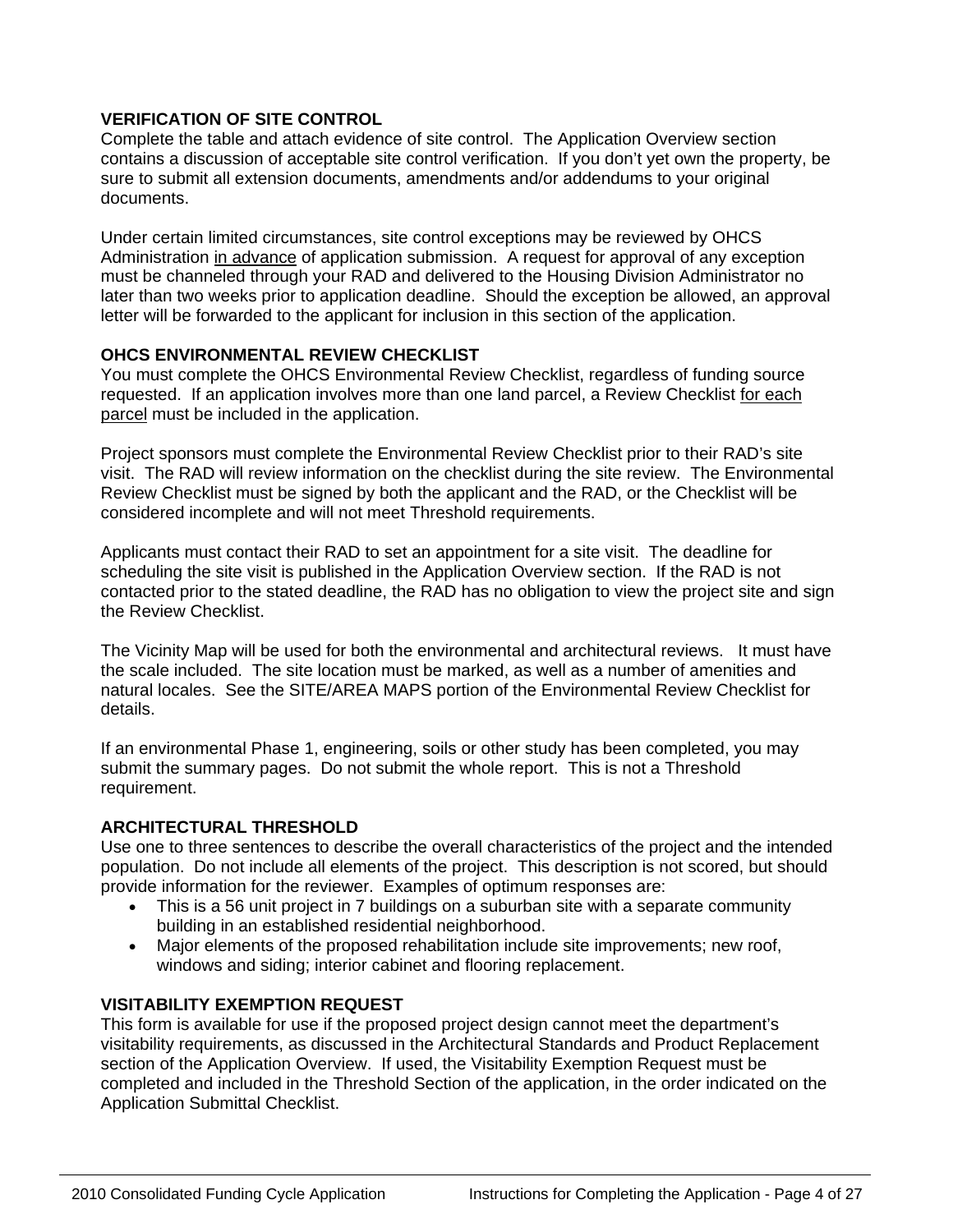# **REQUEST FOR EXEMPTION FROM MINIMUM OR MAXIMUM UNIT FLOOR AREA REQUIREMENTS OR SINGLE-LEVEL TWO BEDROOM/TWO BATH DESIGNS**

This form is available for use if the proposed project design includes unit sizes that are outside the parameters of the department's required minimum or maximum unit floor area, as stated in the Architectural Standards and Product Replacement section of the Application Overview, or if the proposed design offers single-level two bedroom units with more than one bath. If used, the Exemption Request must be completed and included in the Threshold Section of the application, in the order indicated on the Application Submittal Checklist.

# **ARCHITECTURAL SUBMISSIONS**

Only the architectural plans and materials specifically listed on the Submittal Checklist are to be submitted with the application. There is no benefit to submitting additional plans; anything in addition to the required documents will not be reviewed. If context photos are submitted, their location pursuant to the property site must be indicated on the Vicinity Map.

If photocopying photos for the application, include the original photos in the original application and copied photos in the application copies.

# **PART 3: APPLICANT AND PROJECT INFORMATION**

Applicant and project information data presented in this section is used to determine if the project's attributes meet programmatic criteria of the requested funding program(s). Additionally, information provided in the application will be entered into the department's database and used for future benchmark reports. It is very important that this information is complete and accurate.

# **APPLICANT DATA**

Provide all organizational information that is applicable to your project. Be sure to include the contact person's name, direct phone number and direct e-mail address. Do not attach other material about the business entity, such as resumes or organizational charts.

# **DEVELOPMENT TEAM INFORMATION**

Provide all information that is currently known about the development team. Be sure to include the company name, the contact person's name, direct phone number and direct e-mail address. Do not attach other material about the business entities, such as resumes or organizational charts.

Describe any specific identity of interest. Identity of interest is defined as a financial, familial or business relationship that permits less than arm's length transactions. It includes, but is not limited to, the existence of a reimbursement program or exchange of funds, common financial interests, common officers, directors or stockholders or family relationship between officers, directors or stockholders.

# **PROJECT DATA**

Provide all the information requested for your proposed project.

# **OHCS-BASED FUNDING REQUESTS**

List all OHCS resources requested for this project. As you complete the application, verify that the funds requested in the Project Data section are identically represented throughout the application.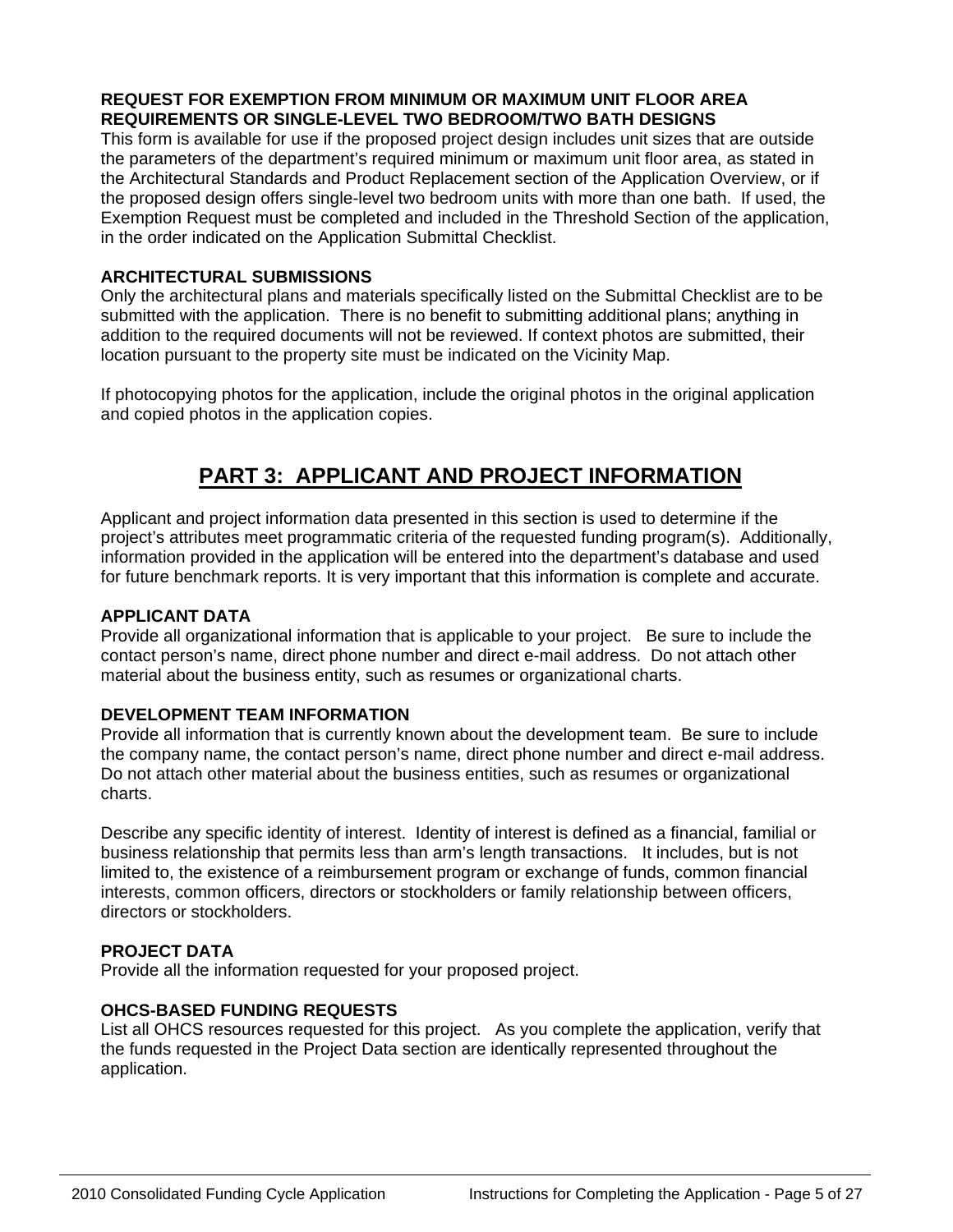# **OHCS SET-ASIDES**

For your project to qualify for the 50% OHCS set-aside of funds, your project must partially or completely target preservation projects. Indicate on the application if you will be applying for preservation as defined in the Application Overview section. Carefully read under either the "Resources Available and Allocation of Funds" or "OHCS Performance Measurements and Preferences" headings in the "Application Overview" section about the set-aside criteria before marking one of these boxes.

# **DESIGNATION OF BETC CREDIT**

If you check that you are pursuing BETC credits, you must show the anticipated amount of those credits as a funding source on the Sources pro forma.

#### **PROJECT TYPE**

Check all the boxes that apply to your proposed project.

#### **TARGET POPULATION**

List the main population(s) for which units will be specifically targeted, which includes holding open vacant units for this population until an eligible household is found.

Indicate the number of units per population type that will be specifically targeted for that population.

Indicate the number of units which will meet the listed criteria. You may count more than one criteria per unit.

#### **UNIT TYPE AND FUNDING PROGRAM DESIGNATION**

Complete the table, listing the unit type (SRO, studio, one bedroom, etc.), the total number of each unit type, number of the units designated as funded with HOME, LIHTC, Trust Fund, GHAP, etc., square footage of units *and total square footage for each unit type.* Use the method described in the Architectural Standards and Product Replacement section of the application to calculate the floor area for each type of unit.

The number of various Program units may exceed the Total Number of Units. However, indicate only the number of units which you agree to restrict to the income and rent structure of the specific funding program. The department assumes that the number of units you indicate per funding source is the number you want incorporated into the restrictive use agreements for the funding sources listed.

#### **RENT TABLE**

Indicate the **proposed** income and rental limitations of the units. Assume all funding source restrictions when completing. Before rounding up, rents must correspond with the Income page of the Operating Budget. (If requesting OAHTC, rents must correspond with the Income With OAHTC page.) Round up to the nearest 10%, i.e.: a 47% rental charge on the Income page of the Operating Budget would be listed as 50% in this table.

If the income limitation percentage of the household residing in the unit is not equal to the proposed rent percentage, then provide an explanation. As an example: if the rent limitation is 40% of area median income and the household income will be 30% or less of area median income or in the reverse, the rent limitation is 50% AMI and the household income is 60% or less. A question is provided for this purpose. If the proposed rents and household income are the same percentage, you may skip responding to this question.

#### **SITE AND BUILDING INFORMATION**

Use this section to provide the reviewer with a picture of the physical project: building design, construction method, unit amenities, etc. Check all the boxes that apply to your project and provide the information requested.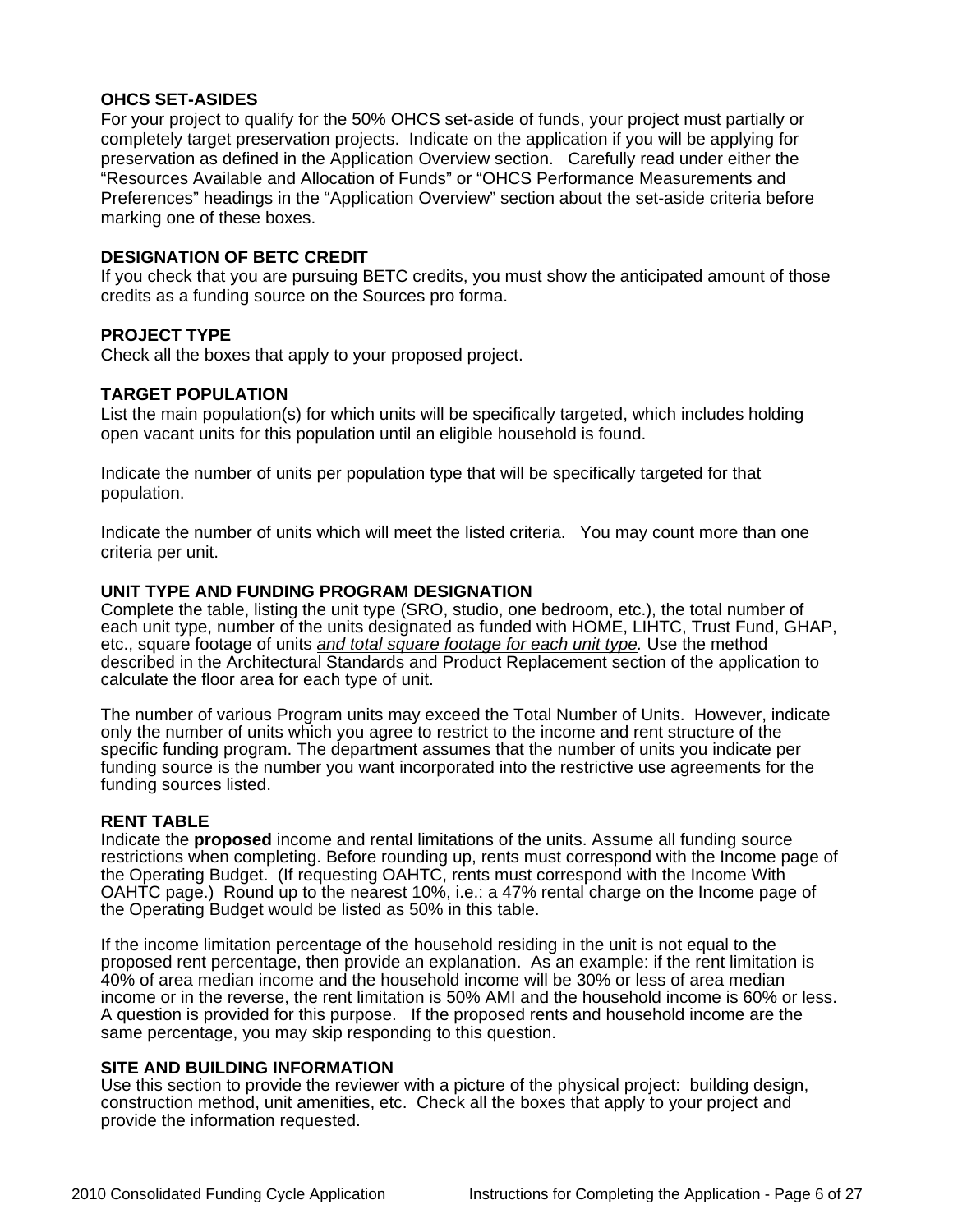Under "Building Type" and "Building Construction Characteristics", indicate the number of buildings in the project which contain the design feature listed. Buildings can be double-counted and are not expected to equal the total number of buildings in the project.

Under "Planned Project Elements to be Incorporated", put an "X" in each box for which the indicated feature is a component of your project. Do not type the number of times the item is included in the project; however, the number of parking spaces is requested information.

# **PART 4: NARRATIVE QUESTION**

The applicant has one narrative question to complete in this section. The response to this question should tell the OHCS reviewers what's important about the project and help the reviewers understand the dynamics of the project as they work their way through the application. The writer should take this time to provide or clarify information that isn't apparent or obvious in the other sections of the application and explain to the reviewer why the project should be funded. Don't assume the reviewers know anything about your project or your organization.

The application criteria for the narrative question are very strict. You must use 11 or 12 point type. You must maintain no less than a one-inch margin for top, bottom and sides of paper. The maximum length of the response is three pages. All description in excess of three pages will not be read.

# **PART 5: SELF-SCORED SECTION**

The Excel Workbook must be used for this section and the section must be completed on the computer. It cannot be printed and completed by hand. Points should be entered only into the colored cells on the right-hand column of each question. As questions are answered and points are input into the spreadsheet, the Excel program will tally the final score.

Certain questions require the submission of specific documentation. During the CFC application review period, OHCS will review the verification documents to confirm eligibility for the points claimed. Refer to the Application Submittal Checklist to make sure you attach all required materials.

To assist in completing the workbook, requirements of each question are provided below.

# **RENTER PREFERENCE**

This is an all-or-nothing question. If the project owner and/or management agent agrees to rent to tenants whose net household income is two times or less the net rent, the applicant can claim 8 points. If that will not be the rental policy, the applicant must claim 0 points.

# **NEED FOR PROJECT**

To determine the priority level for the population you intend to serve, you will need to review the information on the Priorities Assignments page. The Priorities Assignments page will be updated in early March. Sponsors are encouraged to check for updates before submission of the application. This is located on a tab in the Excel Workbook and can also be found on the department's web site: [www.ohcs.oregon.gov/OHCS/RA\\_Needs\\_Analysis.shtml.](http://www.ohcs.oregon.gov/OHCS/RA_Needs_Analysis.shtml)

Applicant must complete the "Needs" Scoring Worksheet. Applicant must use the Priority Assignments matrix to complete the Worksheet. The "Needs" Scoring Worksheet contains three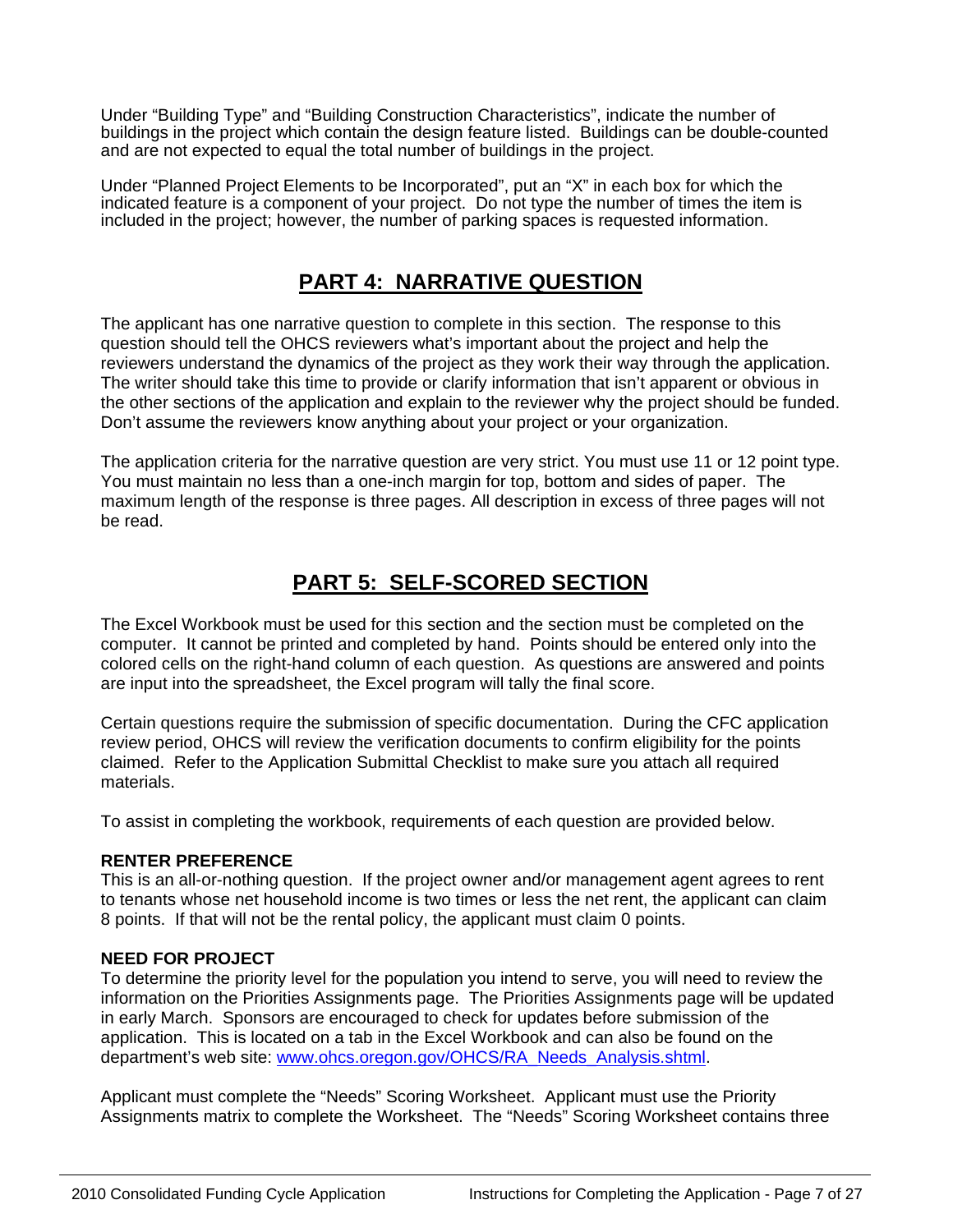tables. If the project will target units to a population shown on the Priority Assignments matrix to be a Priority 1 population, the applicant will list the information on the first table – the Priority 1 table. If there will be more than one Priority 1 population in the project, each population must be listed separately. The applicant must list the county in which the project will be developed, the target population, and the number of units which will house the target population. Do not double count.

The second table is for listing Priority 2 populations, as identified on the department's web site. The third table is for listing Priority 3 populations.

It's possible that an applicant's project could serve populations from two or all three, of the Priority tables. The applicant needs to be very careful to enter the population information on the correct Priority table. Once that is completed, the applicant must enter the total units in the project in the cell at the bottom of the tables. The Workbook will add the number of units entered for each of the populations and place that number in the next cell at the bottom of the page. The difference between those two cells must be "0". If it is any other value, the applicant has made an error inputting the number of units. The applicant must find and correct his/her error before returning to the Self-Scored Section.

The data from the "Needs" Scoring Worksheet will transfer to the Need for Project question of the Self-Scored Section. The maximum score for this question is 37 points. If all of the project's units are in a Priority 1 category, the question will receive 37 points. If all of the units are in a Priority 2 category, the question will receive 27 points. Priority 3 category earns 17 points. If units are divided between two or three of the categories, the spreadsheet will weight the information and calculate a point score based upon the number of units in each Priority category. DO NOT make changes to the points awarded by the Excel program.

# **GREEN BUILDING**

The Green Building Worksheet must be completed before this question can be answered. Before choosing a Green Building program, carefully read the Green Building discussion in the Architectural Standards section. Follow the directions at the top of the Green Building Worksheet of your chosen program to determine if your project qualifies for 10 or 0 points. Transfer that score to the Self-Scored spreadsheet. If using one of the OHCS program formats, you must submit both the Green Building Worksheet and the OHCS Path Worksheet in the application.

# **CONSTRUCTION COST DETERMINATION**

This question has been divided into three groups, depending if the project is new construction, rehabilitation or a combination of both new construction and rehabilitation. (For the purpose of this question, rehabilitation projects also include acquisition/rehabilitation projects.) A maximum of 30 points is possible for this category. The applicant must first identify which of the three groups matches the proposed project. Once that has been determined, the applicant will respond for only that part of the question.

The purpose of the Construction Cost Determination questions is to identify how stable and wellresearched are the applicant's construction cost estimates. The applicant must decide which statement within the applicable part best matches the method in which the project's construction or rehabilitation costs were determined. All the items and activities indicated in the question must have been completed to be able to claim that score. Once determined, the applicant enters the appropriate score in the colored cell to the right of the statement.

For example: for new construction, if the construction costs were developed with the assistance of a contractor and based on ALL the items and activities indicated in the first statement of that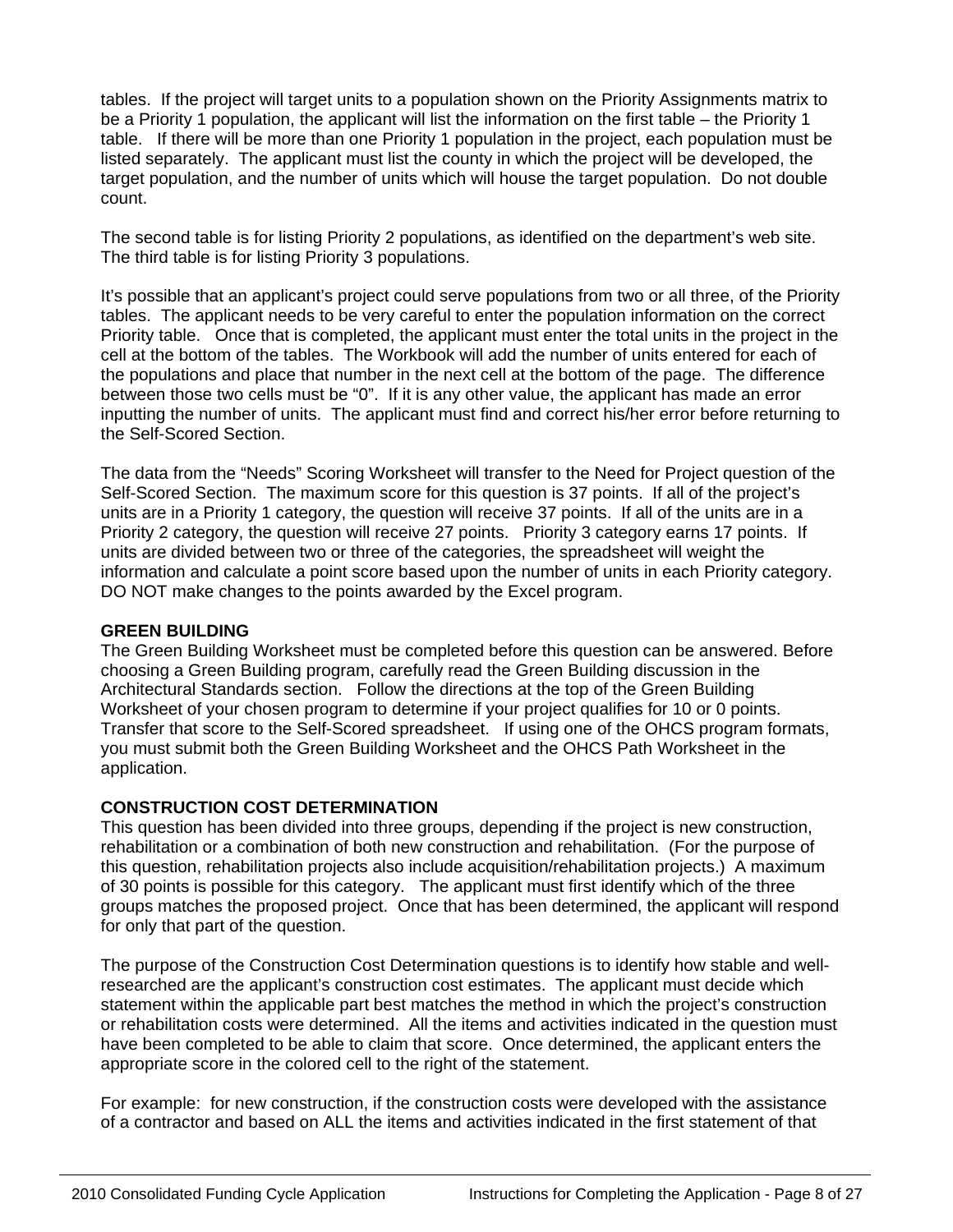part, the project would score 30 points. Costs must be estimated as individual line items to receive the top points. Lump sum estimates do not qualify.

Note in the third group (new construction and rehabilitation together), the points available is split to allow for the Rehabilitation answer to be different than the New Construction answer. Example: for the new construction part of your project, if you have itemized cost estimates from a contractor, your score is 15 points. But if for the rehabilitation portion of your project, your cost estimates are based on a general description of the renovations proposed, that score is 5 points. Your total score for the Construction Cost Determination question is 20 points. The Excel program will generate that total for you.

Estimations of costs should be current. Estimates developed for prior CFC rounds can be submitted if the documentation clearly shows that the original costs have been updated and states the method used for determining the changes.

#### **COMMUNITY AND GOVERNMENTAL SUPPORT**

This is a two-part question. Five points are possible if the application has received support letters from governmental offices, and 5 points are possible for support letters from the community.

To qualify for the governmental five points, the application must include at least two governmental letters. Only one letter can be from a federal office. If two letters cannot be produced, the project will receive 0 points for governmental support. Please submit no more than five letters in total.

To qualify for the community five points, the application must include at least two letters from any of the following: local branches of community agencies (not local branches of state or federal agencies), local service groups, churches, neighborhood associations, neighbors of the site, or any other local community entity. If two letters cannot be produced, the project will receive 0 points for community support. Please submit no more than five letters in total.

NOTE: Letters must be in support of the project sponsor or owner. Any letters solely in support of a potentially involved party, i.e. proposed service provider or management agent, will not qualify to earn points.

Letters from community action agencies may count as either a governmental or community letter. However, one letter from the CAA cannot be used to satisfy both categories. The applicant will need to choose one category (government or community) for which the letter will apply.

Form letters are discouraged.

# **NON-OHCS SOURCES**

Projects which have committed outside sources at the time of CFC application will receive up to 5 points. Some examples of acceptable sources are: HOME funding from another jurisdiction, Rural Development or HUD funding, foundation grants or loans, present value of donated land, property tax credits, historic tax credits, business energy tax credits, or grants from other local or state agencies.

Project based rental assistance or operating subsidy is also eligible, and commitment of resources may be provided after funding reservation.

Sources which are not to be included are: pre-development, construction, bridge loans, permanent financing unless an exception has been approved by the RAD, LIHTC equity investment, or loans from any party related to the project. A cash contribution by the project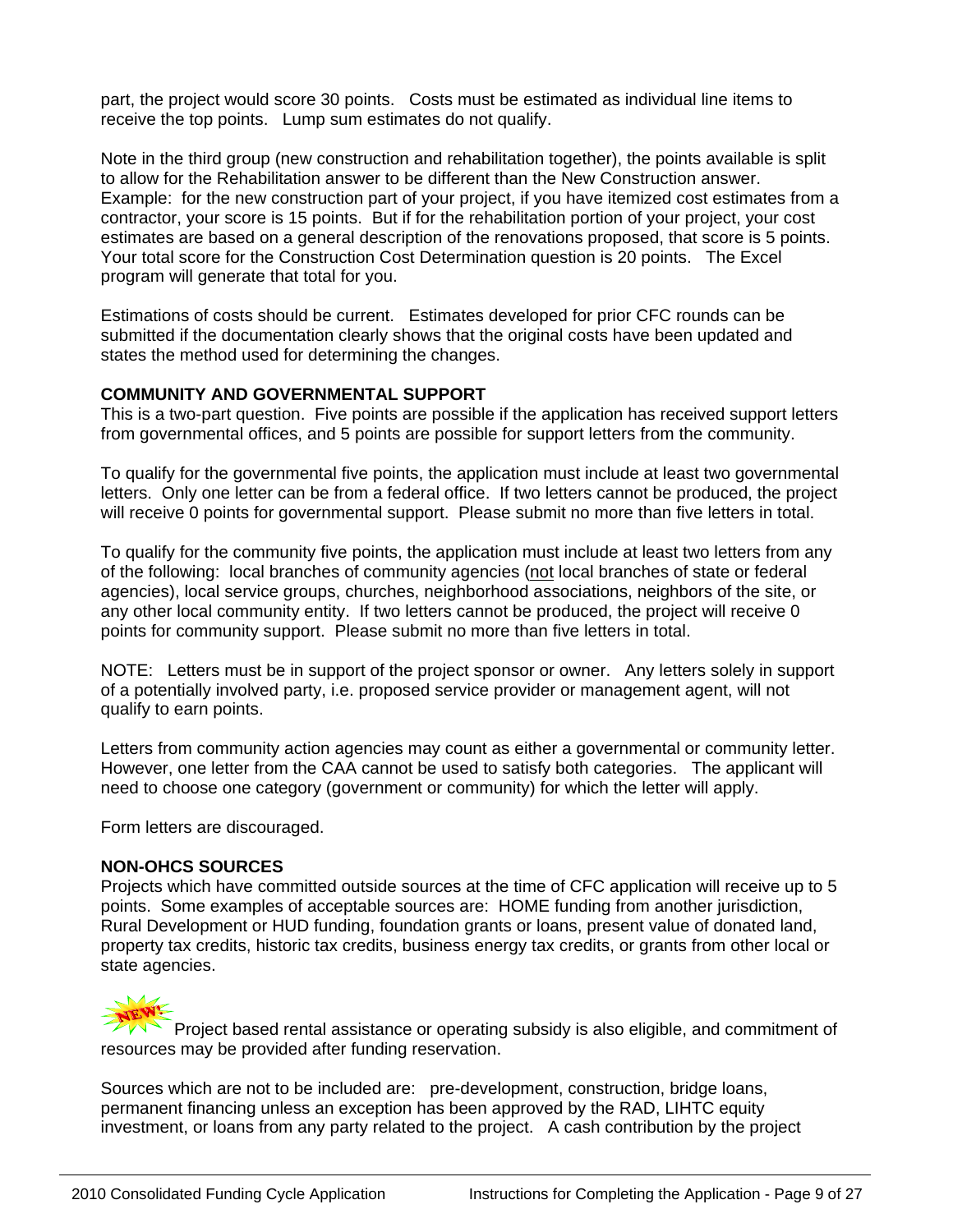sponsor is acceptable if it is a permanent source to the project and no repayment to the sponsor or other party is due or expected.

To claim points, the source must be committed and the applicant must submit a copy of the commitment or award letter with the application.

A calculator has been inserted in the Self-Scored spreadsheet to help the applicant identify if their non-OHCS funding qualifies the project for points.

# **REQUEST FOR REASSIGNMENT OF TARGET POPULATION PRIORITY**

A population not on the department's high-needs matrix may be a priority for a specific community or sponsor. In this situation, the applicant has the opportunity to use the Request for Reassignment of Target Population Priority form to explain why the specific population should be considered a Priority population and to request approval to receive points accordingly.

Requests for reassignment are based on current '**needs**' data or **policy**, which must be referenced on the form for the department's review. Changes in priority requested to benefit a community's planning decisions may only be granted when sufficient '**needs**' or **policy** data is provided to substantiate the request.

The form must be completed and channeled through the RAD to the department's Research and Analysis Section at least one month before CFC applications are due. Within two weeks, the request will be reviewed, decided, and returned to the applicant. The original approved form must be included in the Self-Scored section of the application. The form can be found on the department's web site under the CFC Application, Needs Analysis and Priority Levels section and in Part 5, Self Scored section of the CFC Application.

# **PART 6: RESIDENT SERVICES**

# **RESIDENT SERVICES DESCRIPTION**

The applicant must complete the Resident Services Description question and table. Be sure to read the discussion on Resident Services in the Application Overview section.

# **PART 7: MARKET AND RENT ASSESSMENT**

The applicant will select and use one of four available processes to document the market assessment for a proposed project. The process chosen will depend upon the population to be served and if federal tax credits are a requested source of funding.

The four processes are:

- **Summary of Demand for Group Home**
- **Summary Special Needs Market Assessment**
- **General Market Assessment**
- **LIHTC Third Party Market Analysis (including both 9% and 4% credits)**

Applicants requesting LIHTC must obtain a third party market analysis. Other applicants should read about the other three processes before determining which one should be used for the application. Contact your RAD if you have any questions or concerns about which process is correct for your target population and funding request.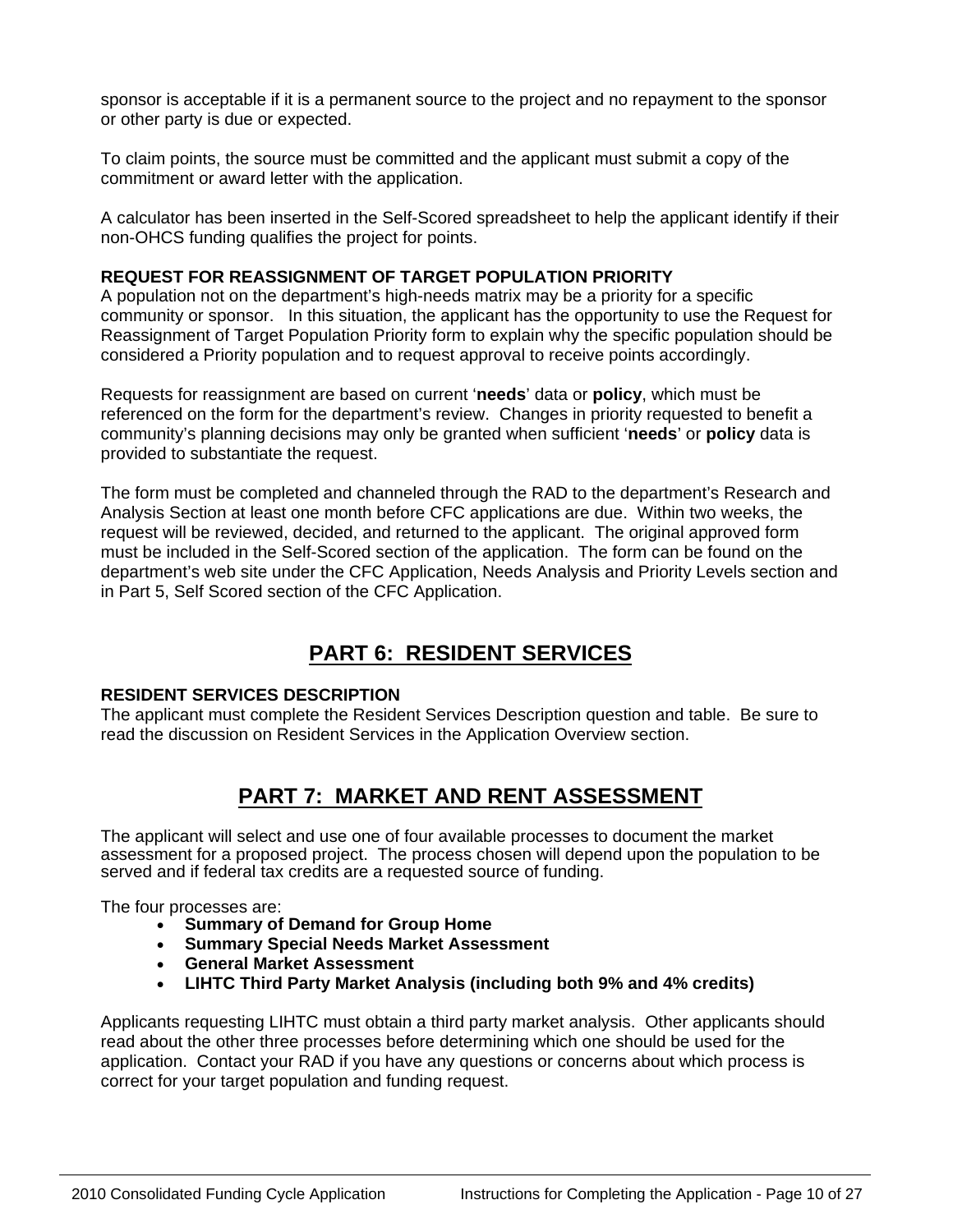If your specific project will target both general population and residents with special needs, market analysis requirements should first be discussed with the RAD and the department's inhouse market analyst. Only one, or more than one, analysis may be required according to the project's design, mix of populations, and anticipated income and expenses.

Include in the application only the pages applicable to the market assessment process you've chosen. Do not include uncompleted pages from the other three options. Do not include market study exhibit pages for reference.

Third party market studies should be submitted as a separate document. However, please include in Part 7 of the original and all copies of the application the **Executive Summary** from the market study.

# **Summary of Demand for Group Home**

Applications for group homes only need to provide sufficient information to confirm there is a need in the community for the home and there will be an adequate population in the future to support the home through its period of affordability. The Market and Rent Assessment section contains two questions for the applicant's reply. Provide specific data and sources of information. Be concise.

Applicant's response should be no more than two typed pages, and can be shorter depending on which, and how many, data sources are reported. Applicant must use 11 or 12 point font size, and keep all-around page margins of not less than 1 inch.

DO NOT complete any other part of this Market and Rent Assessment section.

A project is considered a group home if it provides permanent housing for non-related residents with special needs, and tenants occupy a bedroom in a house with shared kitchen, living areas and bathrooms.

# **Summary Special Needs Market Assessment**

The Summary Special Needs Market Assessment is briefer and is a refinement of the standard general population format. It addresses specific special needs (SN) populations including persons with the presence of a disability (physical and developmental, traumatic brain injury, chronically mentally ill), victims of domestic violence, children, ex-offenders, homeless individuals and families, persons with HIV/AIDS, and persons recovering from alcohol and drug abuse.

The Summary Special Needs Market Assessment applies to smaller Special Needs projects (**less than 20 units**). Farm worker populations will use the more complete General Market Assessment due to necessary employment factor analysis. Although seniors (elderly) are considered a special needs population, the seniors' analysis should also follow the current General Market Assessment due to the size of the population and good available qualitative data more appropriate to this population.

The Special Needs section of the application consists of essay questions and an Excel "Special Needs Workbook" (page 1 only). The assessment section of the Workbook links the specific real estate to the special needs population. The conclusions should provide reasonable, reliable, and verifiable market support for the proposed project. Marginal (unmet or surplus) demand and appropriate rents should be estimated for the specific target population. The Workbook is available from the OHCS web site [www.oregon.gov/OHCS/HRS\\_CFCApp.shtml.](http://www.oregon.gov/OHCS/HRS_CFCApp.shtml)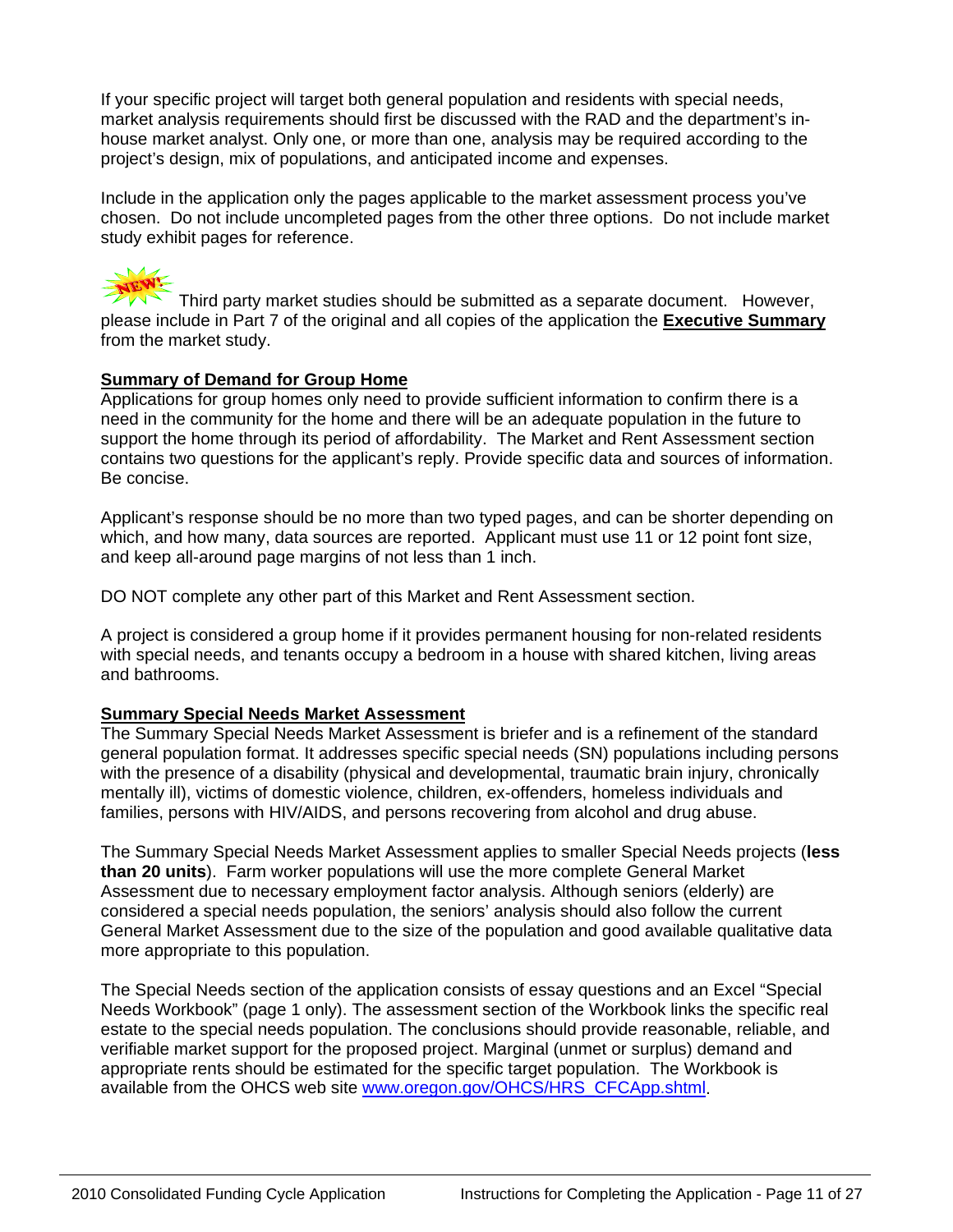**Submit your responses to the narrative questions and Page 1 of the Workbook with the application**. Remaining pages in the workbook are not required, but contain optional worksheets which may assist the sponsor in completing the section more completely and efficiently if desired. The questions and the workbook are designed to be completed simultaneously, compliment one another, reduce time/expense for the applicant, and produce credible results. However, due to the brevity of the analysis, the reliability of the data and conclusions becomes more significant.

In researching and analyzing the market, sources of information may include city, county and state agencies, specific service providers, local housing authorities, onsite managers, and census data. Cite the sources (include person and phone), dates, and methods used in the narrative responses. All sources and data are subject to verification.

#### **General Market Assessment**

The General Market Assessment is used in the CFC for all projects except for the following: 1) those applicable to the Group Home or Special Needs Market Assessment and 2) those in which LIHTC is a requested source of funding. This includes both new construction and acquisition/rehab projects. Example populations applicable to this section include general family, individuals, elderly/seniors, and farm workers. Data is typically readily available for analysis of these populations and projects.

This section of the application consists of essay questions and two charts. The section links the project's targeted population to the specific real estate project. The conclusions from this assessment section should provide reasonable and reliable market support for the project at the CFC application level. General demand is concluded and appropriate rents should be estimated for specific income ranges and unit types for the proposed target population.

In researching and analyzing the market, sources of information may include market participants such as onsite managers, management companies, and brokers. Additionally, real estate reports from secondary data providers, U.S. Census data, Portland State University (PSU) population data, and demographic vendors provide data as well. Cite the sources and methods used in the narrative responses below.

OHCS has developed a Basic Market Analysis Handbook to assist the sponsor in completing the Need and Market Assessment. This tool is available on the OHCS web site. The Handbook is not part of the application process, but is offered to provide research and analysis support.

# **Third Party Market Analysis for LIHTC Requests**

All applications for either 4% or 9% LIHTCs must provide a complete third party market analysis with the CFC application. Applications targeting special needs populations and applying for LIHTCs are also subject to this requirement. The department's requirements for the market analysis are discussed below.

- Applicants required to submit a third party market study should not complete either the Group Home, Summary Special Needs or the General market assessments.However, please include in Part 7 of the original and all copies of the application the Executive Summary from the market study.
- All bond-financed projects may be required to provide further market information in the appraisal as per the special appraiser instructions in the bond application.
- State bonds do not require a market assessment as part of the application for certain populations. Contact the Housing Finance Section for additional guidance or questions if applying for State bonds.
- If the project is awarded a CFC reservation of funds, OHCS may request additional rent and market assessment information as a condition of reservation.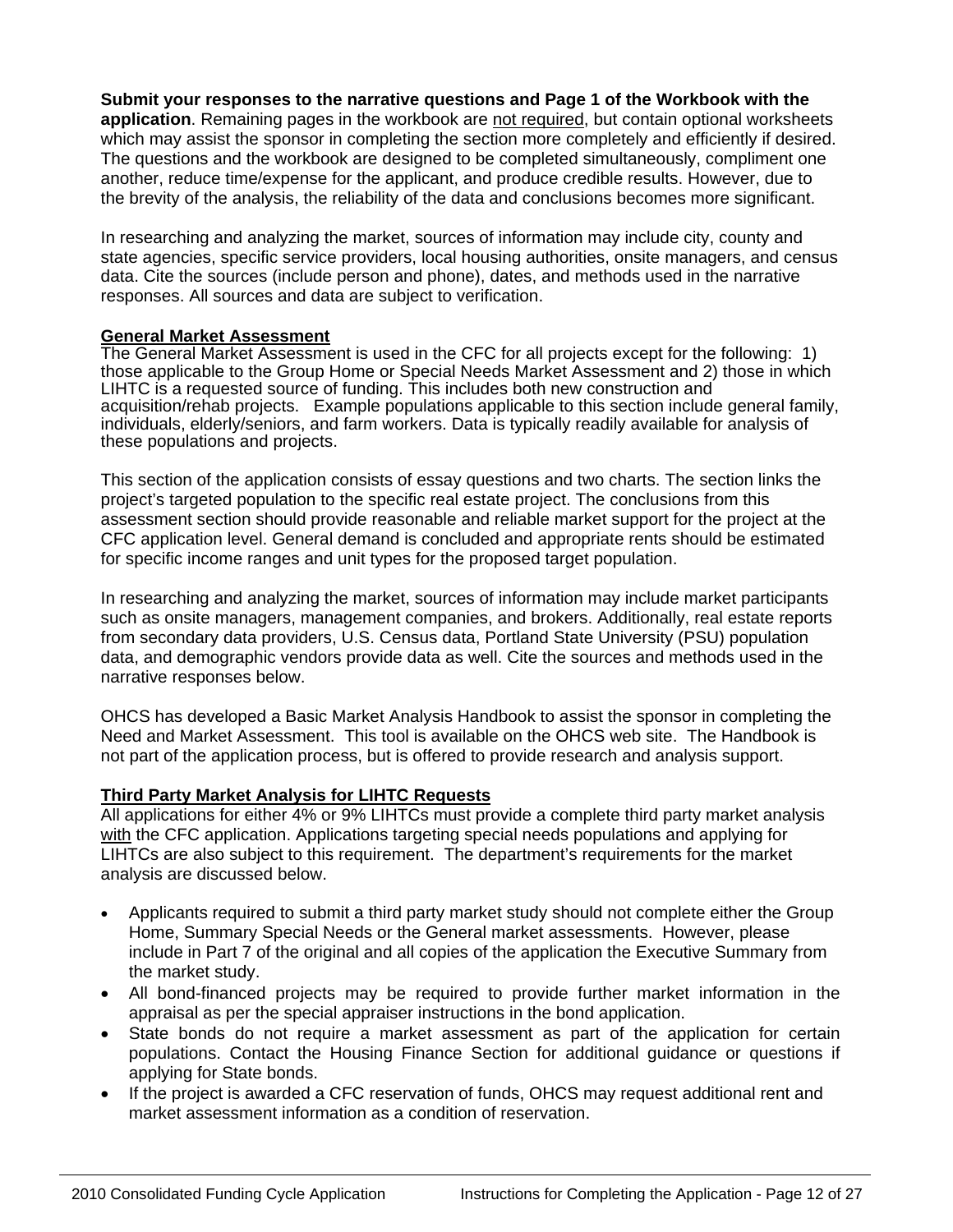• Completing a rental analysis and estimating unit rents for a specific project is considered an appraisal under the Uniform Standards of Professional Appraisal Practice (USPAP) and ORS 674. The rental analysis sections (both market and affordable) of the market analysis must be completed by a State Certified General Appraiser. Please contact the Oregon Appraiser Certification and Licensure Board for further information regarding certification.

# **If an applicant requests LIHTC funding but does not include a third party market study, the application will not be considered for funding.**

Projects applying for competitive LIHTC credits must provide two originals of the complete market analysis with the CFC application. The market analysis will be examined as part of the CFC review and ranking process.

The Analysis must be no more than six months old at the time of application or re-application; if older, an update from the market analyst must be submitted along with the original study and the application.

During the application review process, OHCS will review and evaluate the adequacy of the analysis and reliability of the conclusions reported in the Analysis. The analysis should reflect current conditions and consider future trends. OHCS reserves the right, at its sole discretion, to reject the third party analysis, require additional information, require amendment to the original report based upon the third-party analysis, or accept the analysis.

The following Market Analysis outline contains directions and guidance for the independent, thirdparty market analyst, and also includes a report outline to assist the market analyst to meet OHCS reporting requirements. This outline should not be considered a rigid format, but the report should be at least similar to the following outline and include the requested information. Information not available should be specifically stated as such. The report should include any additional information and analysis the market analyst deems necessary to producing reliable and creditable conclusions for the project.

A list of approved market analysts is available from OHCS via the web site [www.ohcs.oregon.gov/OHCS/HRS\\_LIHTC\\_Program.shtml.](http://www.ohcs.oregon.gov/OHCS/HRS_LIHTC_Program.shtml) This list is composed of analysts meeting minimal requirements, but does not guarantee an acceptable market analysis report.

# **MINIMUM COMPLETE MARKET ANALYSIS OUTLINE**

**(To be completed by a third-party analyst from the approved OHCS list. This report must be submitted with the application.)** 

The following provides a market analysis outline to guide the independent, third-party market analyst in completing the required report. The first portion of the report requires description and analysis of the region, neighborhood, site, and improvements. These components link the locational and physical characteristics of the project to its surrounding market area and targeted population. Site and improvement analyses measure the productivity and marketability of specific characteristics, and provide a market-supported basis for approving or recommending any beneficial changes in the project for further consideration.

The next segment of the report is the analysis of the subject's market and potential for marginal (unmet) demand. Rental surveys, adjustments to comparables, and conclusions identify appropriate unit rents for various scenarios of financial analysis. A demand/supply analysis will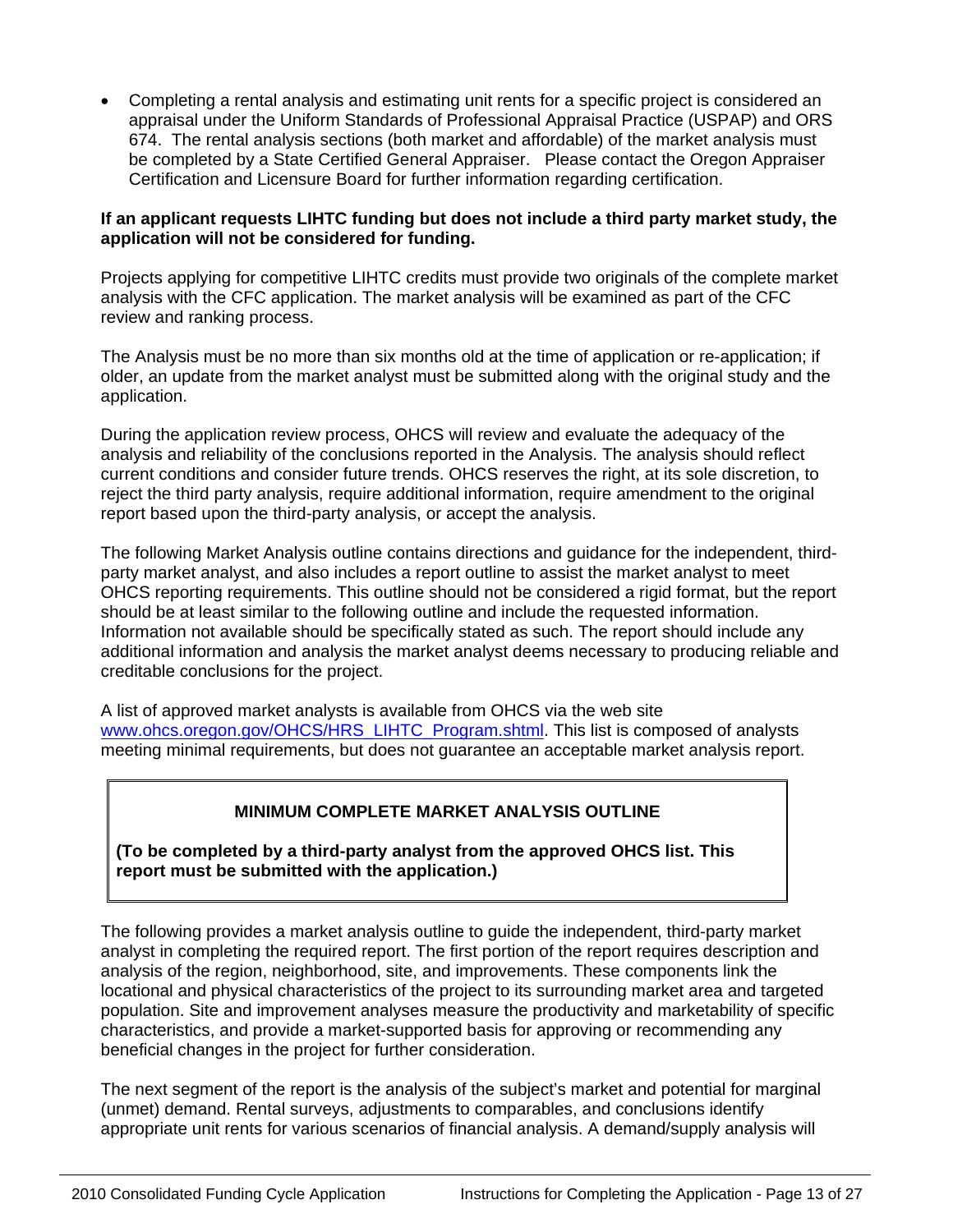eventually conclude whether sufficient marginal demand is present in the market to support construction, conversion, or rehabilitation of the project.

Although marginal demand can be quantified with demographic analysis, additional variables including vacancy analysis, data regarding rent concessions, housing authority and specific comparable project wait lists, absorption data, and anecdotal data provide equally important facts and conclusions. The bulk of all the data leads to a reconciliation of marginal demand for the project under analysis. The analyst's conclusions must make a compelling argument for the project's demand in the marketplace.

Grids and tables created and included by the analyst should provide sufficient detail to allow the reader to follow the narrative discussion presented in a specific section of the report.

The market analyst must report the sources (name and phone number if applicable) of the data in sufficient detail for OHCS independent verification. The market analysis must be discussed and explained in sufficient detail to allow the reader to follow the analyst's calculations, logic, and line of reasoning. Data must be reliable and conclusions for each step reasonable and supported in the report.

#### *Complete Market Analysis Outline*

# **1. Report Title Page**

#### **2. Letter of Transmittal**

Include the client's name, purpose of the report, use and intended users of the report, and the effective date of the analysis. State OHCS as an intended user of the report. (Include analyst's Oregon state certification number and expiration date with signature if applicable).

# **3. Table of Contents**

#### **4. Executive Summary**

- Summarize significant conclusions from the primary sections of the report. Consider this as a short, concise section preferably of only one to two pages.
- Summarize significant recommendations and/or suggested modifications to project.

#### **5. Photographs of Subject**

Color photos of subject (& adjacent property only if significant).

#### **6. Assumptions and Limiting Conditions**

Clearly state any assumptions (including extraordinary) and limiting conditions of the report impacting the analyses or conclusions.

#### **7. Scope of the Assignment**

- *Talk to the reader and set the report up in this section by alerting the reader of what to expect, both positive and negative, in the report.*
- The analyst must discuss the scope of the assignment. Report and describe the process of collecting and analyzing the data, what data may be lacking, any difficulties with data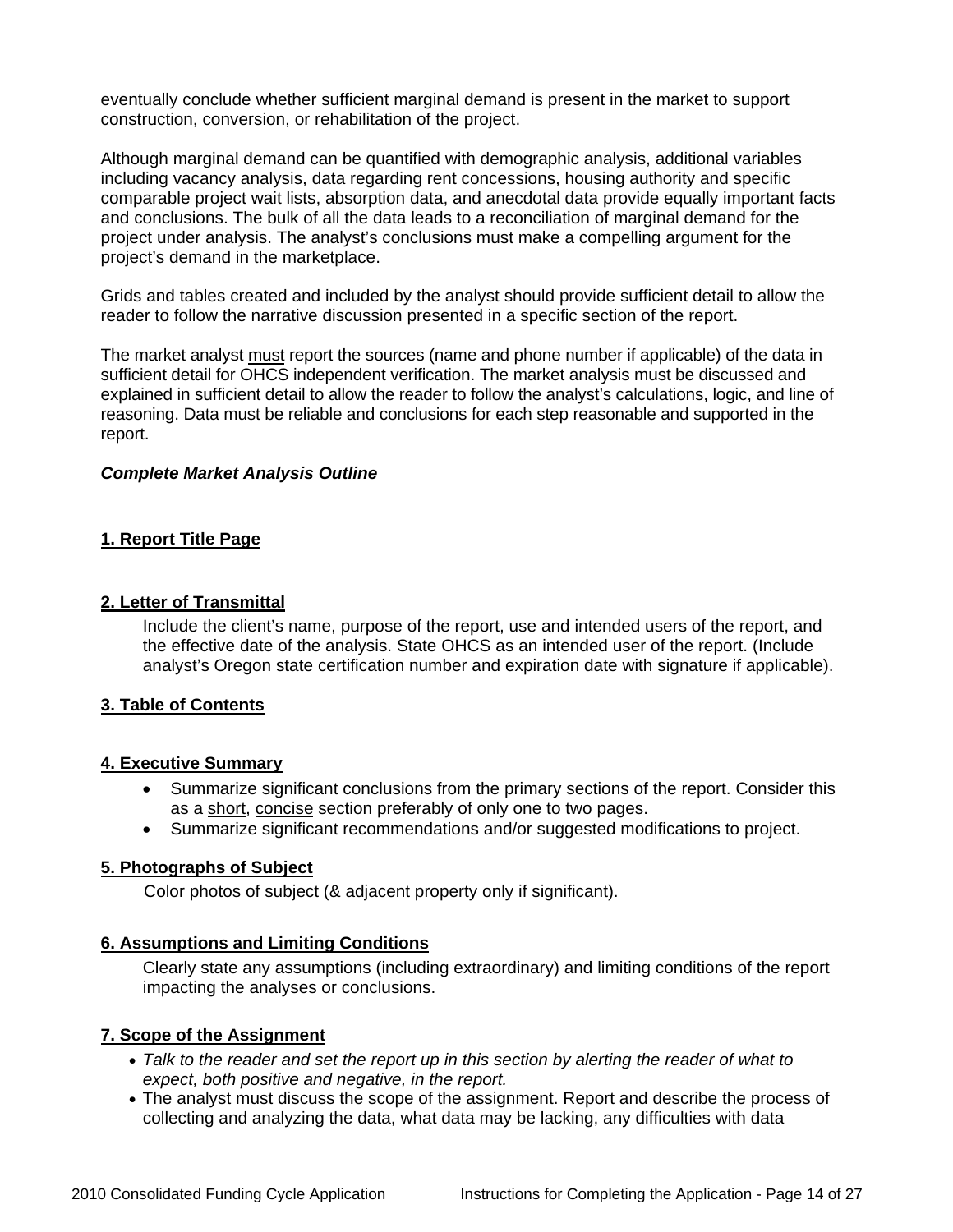collection or analysis, reliability/unreliability of data or conclusions, analytical limitations, and other factors significant to the assignment and conclusions.

# **8. Regional Description** (include map)

*This section discusses the greater economic area influencing the subject. Report the trends in population, employment, income and those variables influencing the subject both at present and in the foreseeable future. Conclude with the positive and negative regional influences on the subject. Answer the question "Does the current and forecast economy of the area support the proposed project?"* 

- Population region applicable to the subject (i.e. state, metro, county); include a brief 5 year history; five to 10-year projections; discuss trends impacting the subject.
- Income regional with minimal 5-year historical and anticipated trends.
- Discuss CPI and the market's anticipated trends impacting the subject.
- Employment regional.
- Employment structure and trends, influence on the subject target population.
- Economic base and trends.
- Largest employers and trends; reliance on single employer or industry?
- Unemployment history (5 to 10 year) and trends.
- Regional factors/trends impacting the subject and market.

# **9. Neighborhood or Primary Market Area (PMA) Description** (include map)

*Describe and discuss the subject's immediate neighborhood and surrounding property uses. What are the trends and how do they influence the subject's marketability and potential success? Note: The neighborhood does not necessarily coincide with the PMA, which may be discussed in a later section when describing the market area.* 

- Discuss and support reason for selecting the defined neighborhood.
- Population trends in population, income, and employment. How do these trends impact the future of the subject project?
- Employment if differs from regional, discuss differences and impact on the subject.
- Linkages proximity (blocks or miles) to local services and resident services for the target population, schools, transportation linkages and mass transit, parks/recreation, medical services, employment (linkages pertinent to the target population).
- Marketability of the neighborhood (pro and con).
- Relationship of subject to its neighborhood.
- Does the neighborhood provide an acceptable location environment for the project?

# **10. Site Description**

*This section should answer questions about the positive and negative characteristics of the site and conclude if the site is acceptable for the intended development. Are there any site characteristics triggering an alternative site selection process?* 

- Details of site discuss site characteristics and address issues such as physical attributes, size, utilities, topography, flood zone, wetlands, easements and deed restrictions, zoning, real estate taxes, environmental concerns, linkages, etc. Include the tax parcel number(s) and/or legal description (may be placed in Addenda).
- Are there any site characteristics which would significantly increase site development costs?
- Proximity to adverse externalities (i.e. airports, railroads, high voltage lines, noise generators, major highways, visible uses, security, etc.).
- Discuss and describe surrounding land uses, both positive and negative.
- Conclude the productivity/suitability of the site for the project, both positive and negative.
- Does the site require alternative site analysis?
- Include plat, flood, and zoning maps.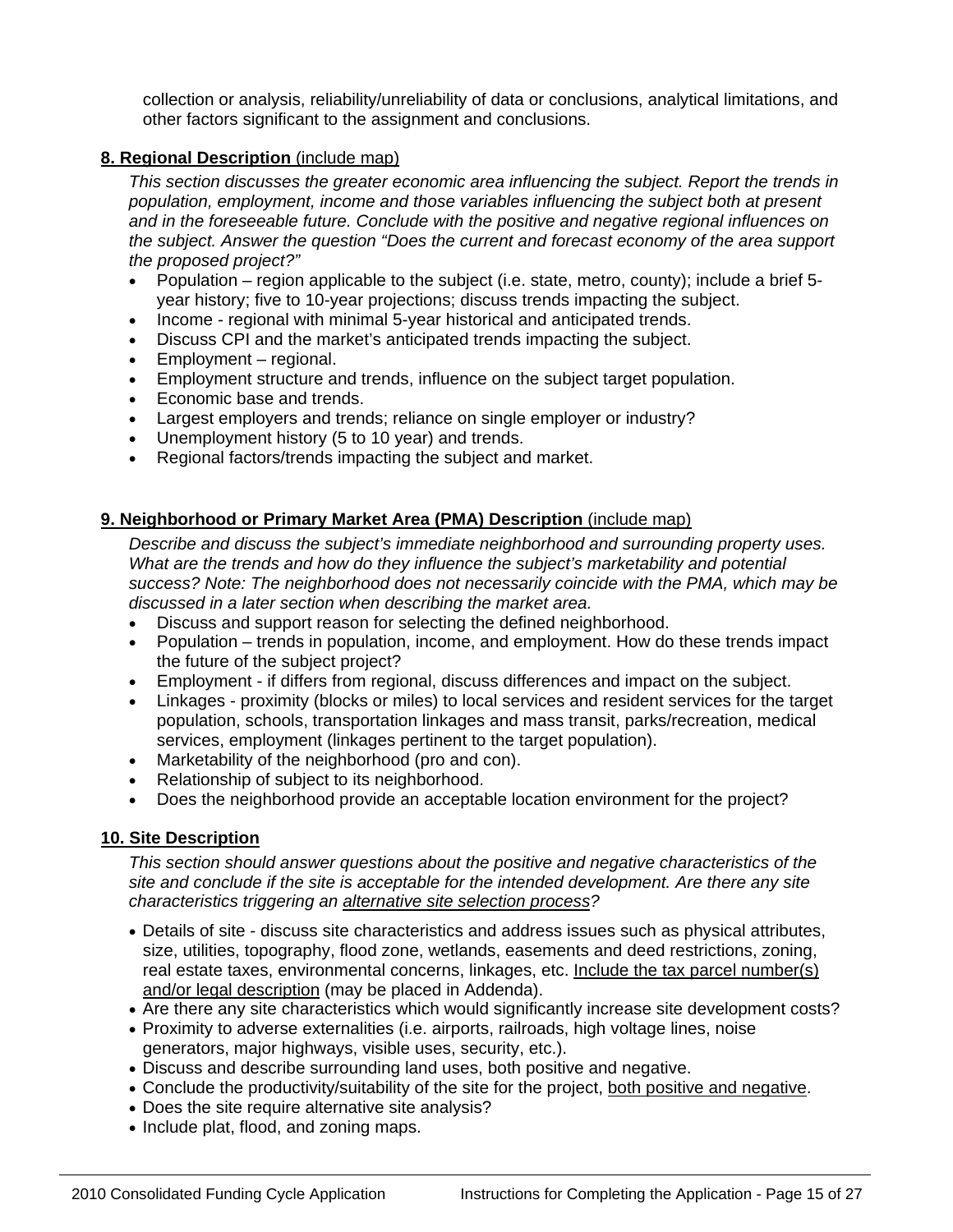# **11. Improvement Description**

*This section should link the improvements to the site and the target population. Describe the improvement characteristics and discuss if each characteristic is acceptable to the market and population served. Recommend if something should be considered for change or redesign to improve the project, better serve the tenant, and/or reduce construction costs.* 

- Unit and complex layout on the site (site plan).
- Are the unit types marketable?
- Unit square footages (unit sizes appropriate for the targeted market, exceed minimum Department sizes, and are not too large for the typical market). Can unit sizes be reduced and remain functional and marketable units?
- Unit mix (is it appropriate and supported by market evidence)
- Unit amenities: identify what unit amenities such as patios/decks, dishwashers, in-unit washer/dryers, etc. are present or lacking in the subject as compared with the market. Discuss the impact of unit amenities on marketability.
- Project amenities: identify what project amenities such as onsite office, clubhouse, community room, laundry room, playground, and others present or lacking as compared with the market. Impact on marketability. Are there additional onsite amenities to specifically serve the targeted population?
- Parking: describe and analyze number of spaces, legally conforming to zoning, type (open, carport, garage, etc), parking rents, handicapped spaces, the relationship (distances) of the parking to the units. Impact on marketability.
- Discuss any physical, functional (super adequate or inadequate), or external obsolescence.
- Conclude and compare characteristics and suitability of the subject as both a conventional market-rate complex and as a low-income project.
- Improvements marketability: conclude the anticipated market response  $(+ 8 -)$  to the improvements and why. Is there anything that could be changed to improve marketability, reduce cost, and/or better serve the target population?
- Include site plan and appropriate plan reductions if available.
- Include project schedule.

# **Analysis of Specific Market**

*The section serves two purposes. First, a rental analysis estimates the affordable rents applicable to the subject's specific units by comparison with both restricted rent calculations and market rents. Second, it concludes whether or not sufficient demand exists for the subject project.* 

The market analyst must report the sources (name and phone number if applicable) of the data in sufficient detail for OHCS independent verification. The market analysis must be discussed and explained in sufficient detail to allow the reader to follow the analyst's calculations, logic, and line of reasoning. Data must be reliable and conclusions for each step reasonable and supported in the report.

# **12. Target Market Identification**

- Present a brief summary discussion of the subject's affordable housing program (LIHTC, HOME, ADF, etc.).
- Identify the target market population (i.e. family, seniors, and special needs).
- Identify the MFI ranges (bands) targeted for project (50%, 60%, etc.). Analysis of income bands above 30% MFI should be prepared in 10% intervals. Suggested income banding is:
	- 1) 0 to 30%
	- 2) >30 to 40%
	- 3) >40 to 50%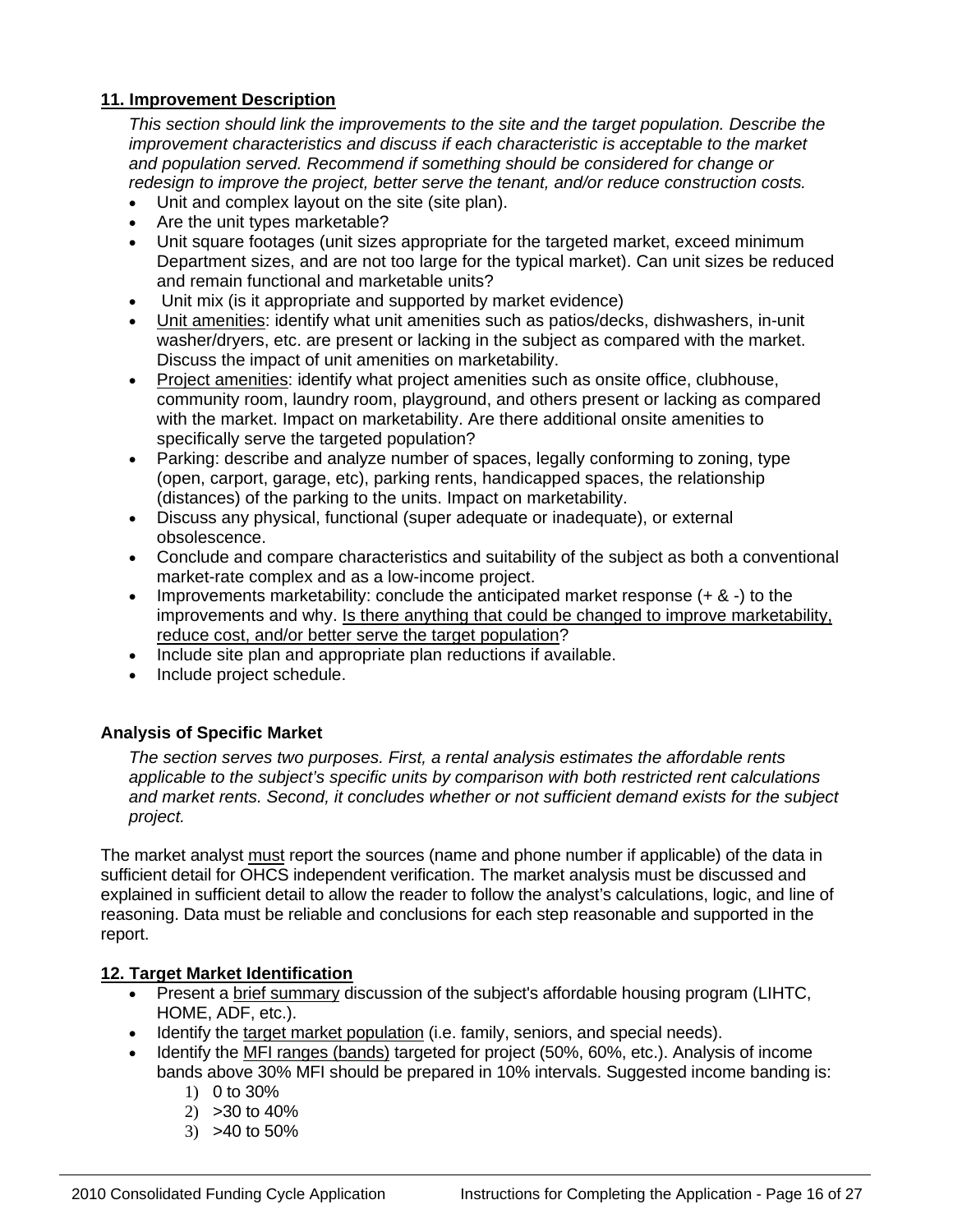- $(4)$  > 50 to 60%).
- Define the Primary Market Area (PMA geographic target market area and boundaries. Include map. Discuss and explain the reasoning for the selection of the PMA. Explain additional areas of capture only if pertinent, supportable, and not already included in the demographic data.

# **13. Rent Analysis**

For both market and affordable rents, if the comparables are offering concessions, deduct the concessions from the street (quoted or face) rent to estimate the effective rent. Use the effective rent in further income analysis.

Frequently in less populated areas the question is asked, "What if there are no comparables in my PMA"? The suggested solution is to continue to geographically expand the search area into economically similar communities or areas, which do have comparables. Adjust these comparables to the subject with the final consideration of making a reasonable locational adjustment if this adjustment is warranted.

# **Conventional Market-rate Market**

- Provide an overview of the competitive conventional housing market (or sub market) applicable to the subject. What are the trends?
- Discuss rents, rental trends (increases-decreases), concessions, vacancy, absorption, anecdotal data, and additional variables impacting the subject and PMA.
- Research and verify a minimum of six appropriate rent comparables (before and after 1990); include a summary grid of the comparables.
- Include comparable detail sheets and photos in the report or addenda.
- Adjust comparable rentals, support adjustments, and conclude conventional market rents applicable to the subject's specific individual unit types as if it were a market-rate complex.
- Include adjustment grids and supportive discussion leading to reasonable conclusions.
- If the subject project is new or proposed construction, research at least five similar complexes built prior to 1990 and discuss rents as compared to the subject. Are the subject rents at, below, or above this group of rents? Quantify the difference.

# **Affordable (low income) Market**

- Provide an overview of the affordable housing market (sub market) applicable to the subject. Discuss rents, rental trends, concessions, vacancy, absorption, any additional variables impacting the subject and PMA.
- Research and verify appropriate low-income rent comparables (minimum of six) and include a summary grid.
- Include comparable detail sheets and photos in the report or addenda.
- Discuss and calculate subject's applicable affordable (gross) rents; discuss and deduct the appropriate and applicable utility allowances; conclude the calculated gross allowable (net) rents for the subject.

*Extraordinary adjustments recognizing atypical premiums in the market such as floor height of unit, unit orientation, view premiums, adjacency to wooded areas or riverfront, and other similar premiums are not to be included in the market rent estimate in this section of the analysis.* 

- Compare the market rents to the calculated gross allowable (net) rents; adjust subject gross allowable rents to at least 10% below market if necessary.
- Conclude an estimate of gross allowable rents (what the tenant actually pays the landlord) applicable to each subject unit type.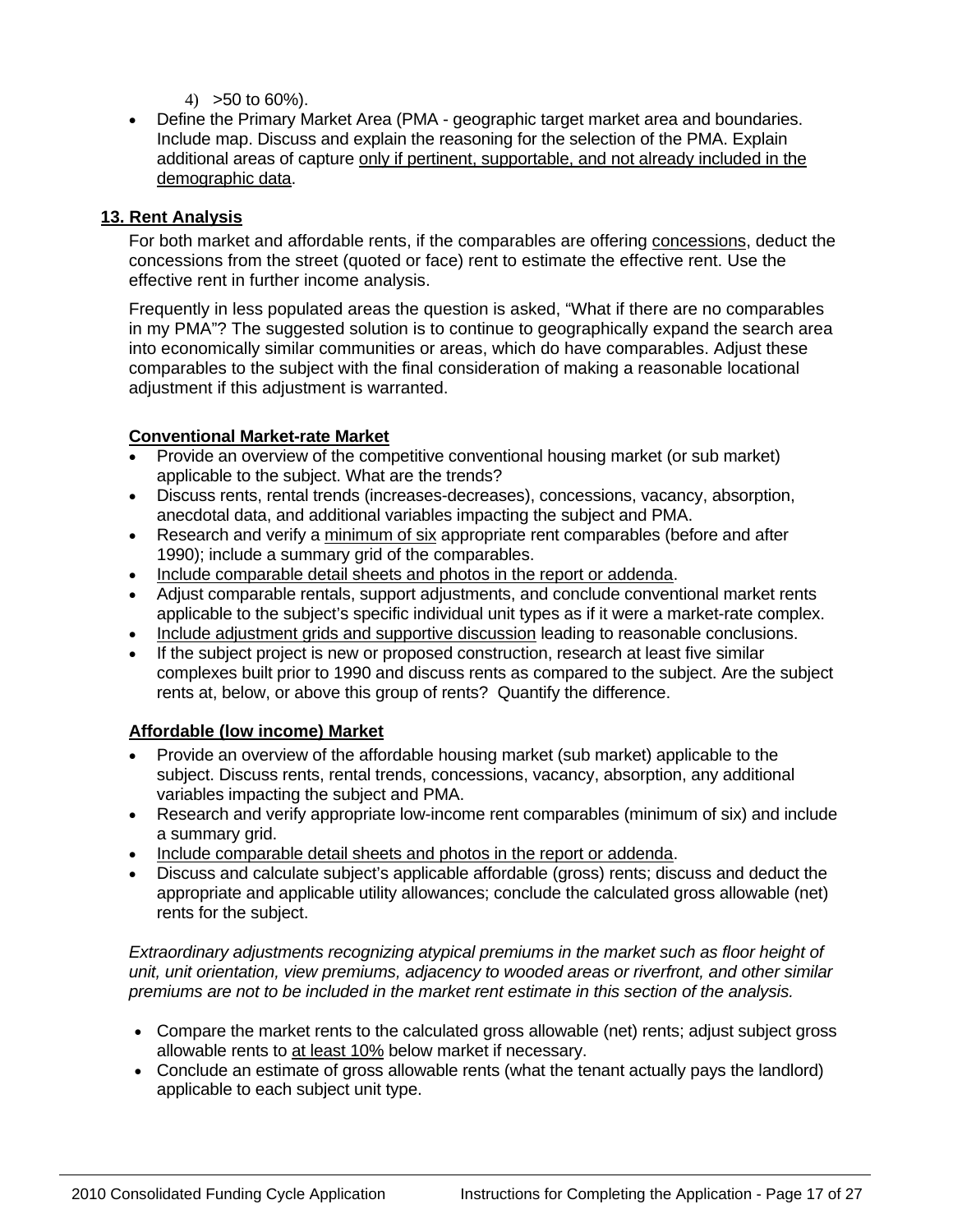# **14. Demand Analysis**

*Must identify new demand. Residents at existing similar properties at similar rent levels to those proposed are not new demand. Neither are those units simply involved with normal turnover movement. Avoid consideration for "substandard units" unless market supported data is available. Avoid the simplistic use of census data for "rent burdened" households without qualifying the data and conclusions.* 

1) **Vacancy (physical) Analysis**: Discuss and conclude an occupancy/vacancy rate applicable to the subject from the market (submarket) data and rent comparables. Conclude by unit type if available. Conclude the indicated demand for the subject unit types from the vacancy analysis.

#### *Physical vacancy is considered to include unleased units. Any leased, but not yet physically occupied units are not considered vacant.*

- 2) **Wait List Analysis**: Discuss data obtained from general wait lists such as housing authorities as well as specific wait lists from the comparables in the subject's area. Verify the wait list has been recently updated and reflects current demand. If available, wait list data should include segregation by income ranges and unit types applicable to the subject and the target population, not just the total number of households on the list. Include housing voucher discussion. Conclude the indicated demand for the subject from wait list data.
- 3) **Rental Concessions:** Discuss trends in rent concessions and conclude what these trends are indicating for demand.
- 4) **Absorption Analysis**: Discuss and conclude an absorption scenario (pre-leasing, absorption period, total time to stabilize) applicable to the subject from the market (submarket) data, absorption comparables, and primary rent comparables from above. The conclusions should represent the most supportable absorption scenario from the market data. State whether this indicates demand for the subject or not.
- 5) **Anecdotal Data Analysis**: Report and discuss anecdotal data germane to the assignment and collected from primary surveys, such as the comparable rental surveys, during the assignment. What are the market participants saying about the current market and trends? Conclude the indicated demand for the subject.
- 6) **Demographic Analysis**: This is a data gathering, analytical, mathematical process, which can vary by analyst. Analytical variations between analysts are expected. Analysis is typically directed at the PMA. The target market must be analyzed by at least:
	- population
	- age (if applicable)
	- households
	- household sizes
	- tenure (propensity to rent)
	- structure type (single-family attached/detached, multi-family units, etc.)
	- unit type (studio, one, two, three bedroom unit, etc.)
	- household income (in percent intervals described in Sec. 12 above) and eliminate any income crossover

This demographic demand analysis is only one portion of evaluating marginal demand for a project. Its importance and reliability should be considered in conjunction with the analyses of the preceding variables.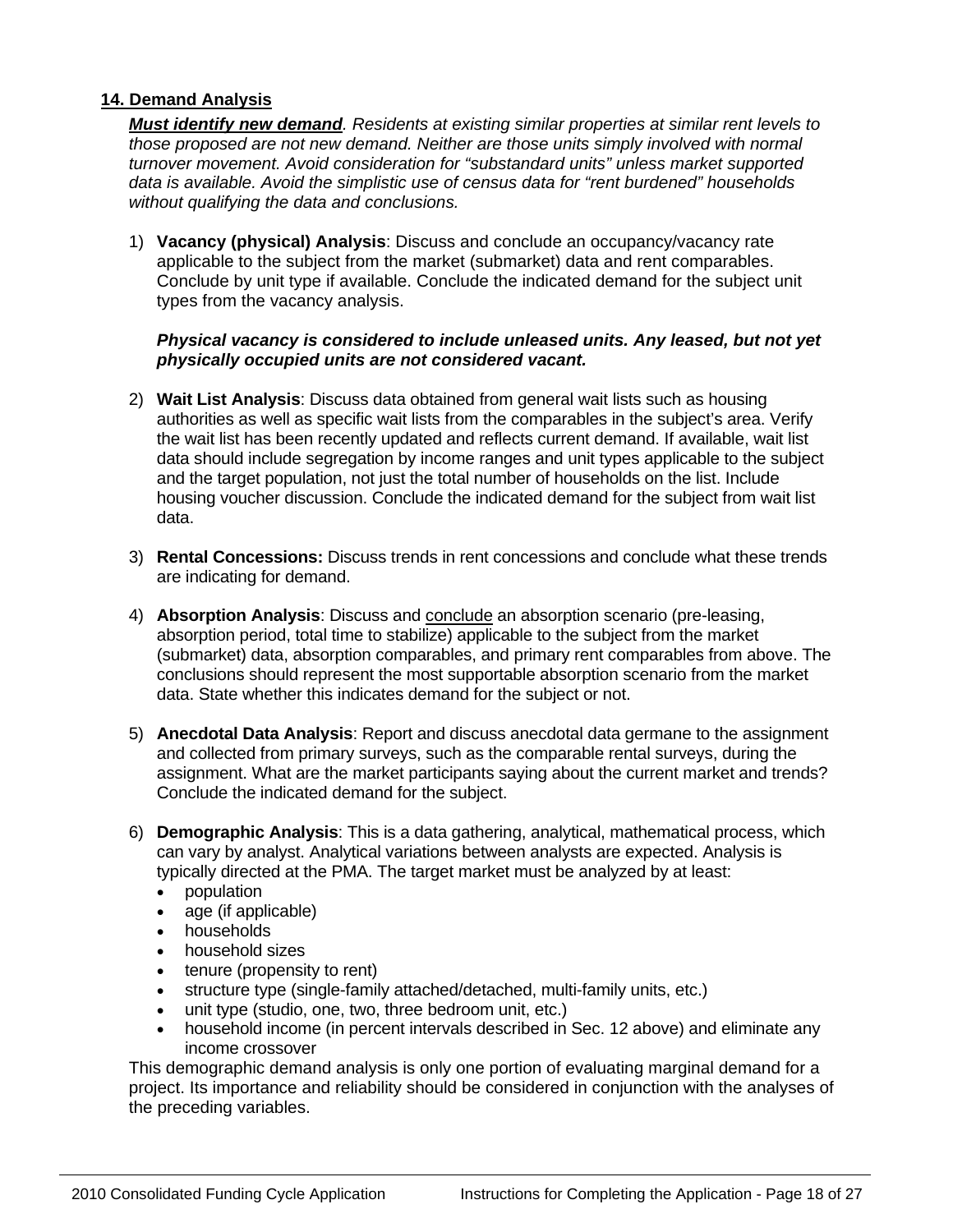# **15. Supply Analysis**

A. Existing Supply: Inventory the existing supply competitive with the subject by age, structure type, unit type, and income levels.

OHCS maintains a continually updating existing and proposed list of affordable inventory in the State. The list is not considered complete and all data should be verified for accuracy. The list is available from the OHCS website.

- B. Proposed Supply: Inventory the proposed (pipeline) supply competitive with the subject by income band and unit type. Evaluate the probability and timing of each project's entry in the market.
- C. Housing Authorities: Discuss current and proposed supply with the local housing authority, various agencies and authorities such as HUD, RD, or OHCS who can assist in supply selection. Discuss supply by income range and unit types, and not just gross numbers.
- D. RAD Contact: Contact the OHCS Regional Advisor to the Department (RAD) for additional data regarding projects in the pipeline.
- E. Census Data: If census data is used to segment supply by allocating either contract rent by household or gross rent as a percent of household income, it is imperative to segment the subject's structure type away from other structure types. This must be adequately explained in the report.
- F. Discuss any pertinent supply characteristics such as building permits, zoning changes, PMA development directions, or competitively zoned land available for development as they influence the subject's position in the market.

# **16. Reconciled Estimate of Marginal Demand**

Reconcile all of the above indicators of demand and supply into reasonable conclusions of marginal demand by unit type and income band, supported by the data and analyses. Consider and compare all of the indicators including vacancy, wait lists, concessions, absorption data, anecdotal data from market participants, and demographic analysis. A table of concluding marginal demand quantifies this analysis by unit type and income band. Provide a clear, concise, reasonable conclusion as to whether or not the subject is demanded by the market. If marginal demand is present, estimate the subject's capture rate.

# **17. Capture Rate Development:**

Estimate appropriate capture rate(s) applicable to the subject. Does the capture rate fall within the established development parameters for construction? A capture rate estimate of 25% should be used as a maximum benchmark for project development. A rate less than 25% indicates a stronger market. A rate above 25% indicates a weaker market. Note that this 25% benchmark can change with various populations. Many special needs populations demand a higher capture rate, while a 50 to 60% MFI family project may indicate a lower capture rate is necessary in competitive markets. The analyst must make a clear, concise, concluding statement as to whether or not the data, analysis, and conclusions support development, acquisition, or rehab of the project.

# **18. Certification (see following example)**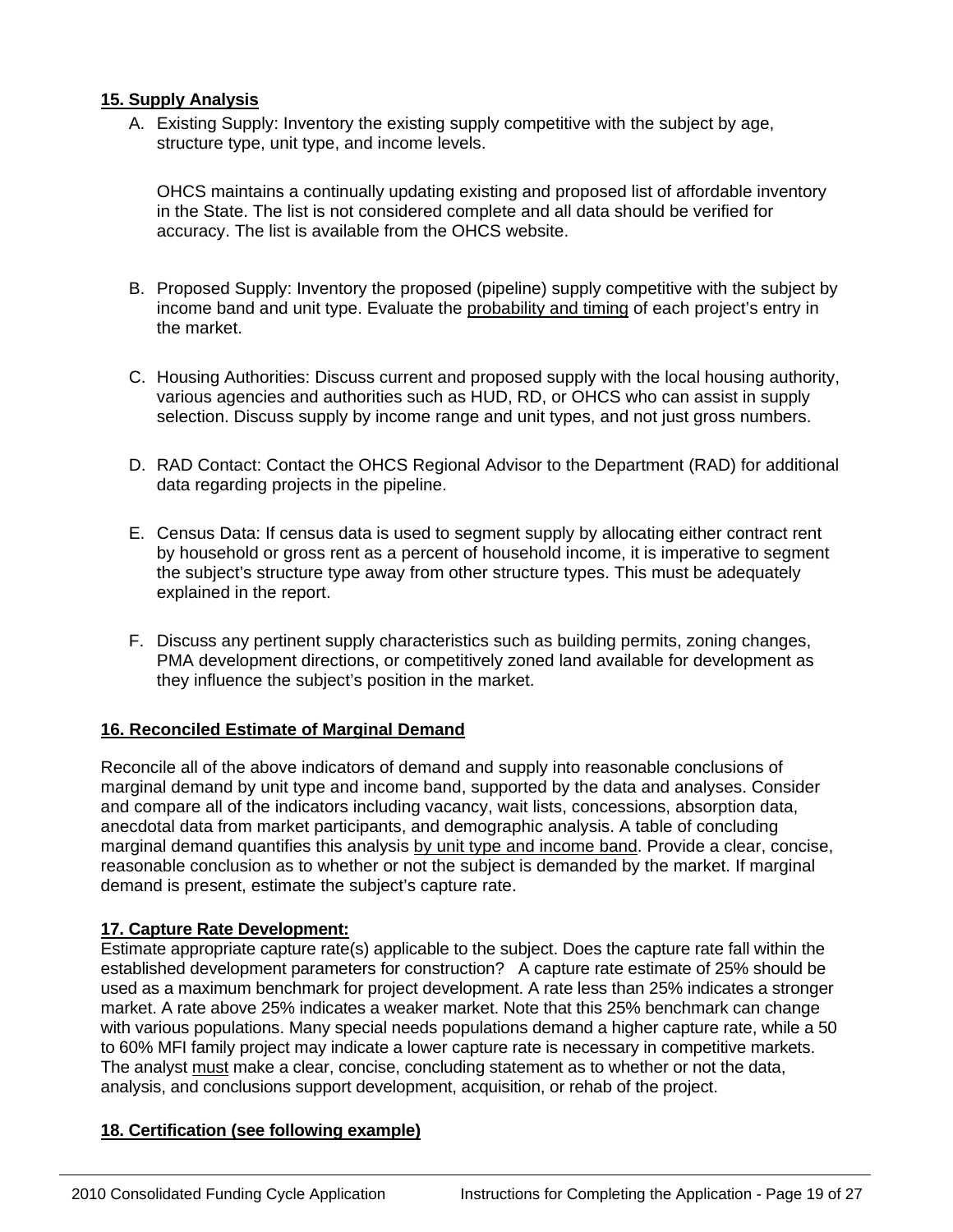## **19. Addendum**

- Title Report (if available)
- Legal Description (if available)
- Market Rent Comparables
- Affordable Rent Comparables
- *Additional applicable project specific data if necessary*
- Qualifications of Analyst(s)

# **CERTIFICATION**

I certify that to the best of my knowledge and belief:

- The statements of fact contained in this report are true and correct.
- The reported analyses, opinions, and conclusions are limited only by the reported assumptions and limiting conditions, and are my personal, unbiased professional analyses, opinions, and conclusions.
- I have no present or prospective interest in the property that is the subject of this report, and I have no personal interest or bias with respect to the parties involved.
- My compensation is not contingent upon the reporting of predetermined conclusions that favor the cause of the client, the attainment of a stipulated result, the occurrence of a subsequent event, the approval of a loan, or the awarding of funding.
- (state name of individual(s)) provided significant professional assistance to the person signing this report. (state name of analyst engaged) inspected the subject and all comparables utilized in this assignment. Comparable inspections were interior/exterior.
- I do not authorize the out-of-context quoting from or partial reprinting of this market analysis report. Further, neither all nor any part of this report shall be disseminated to the general public by the use of media for public communication without the prior written consent of the analyst signing this report.

\_\_\_\_\_\_\_\_\_\_\_\_\_\_\_\_\_\_\_\_\_\_\_\_\_\_\_\_\_\_\_ \_\_\_\_\_\_\_\_\_\_\_\_\_\_\_\_\_\_\_

Analyst's Name **Date** Date **Date Company** Oregon Certification (if applicable) # (Exp.) if applicable

# **PART 8: SPONSOR CAPACITY**

The purpose of this section is to provide OHCS with sufficient information to determine if the applicant has experience using the funding requested, has developed this type of housing previously and has composed a competent development team.

The section contains nine narrative questions, five tables, instructions for sponsor capacity on asset management, and Asset Management Request from for the applicant to complete. The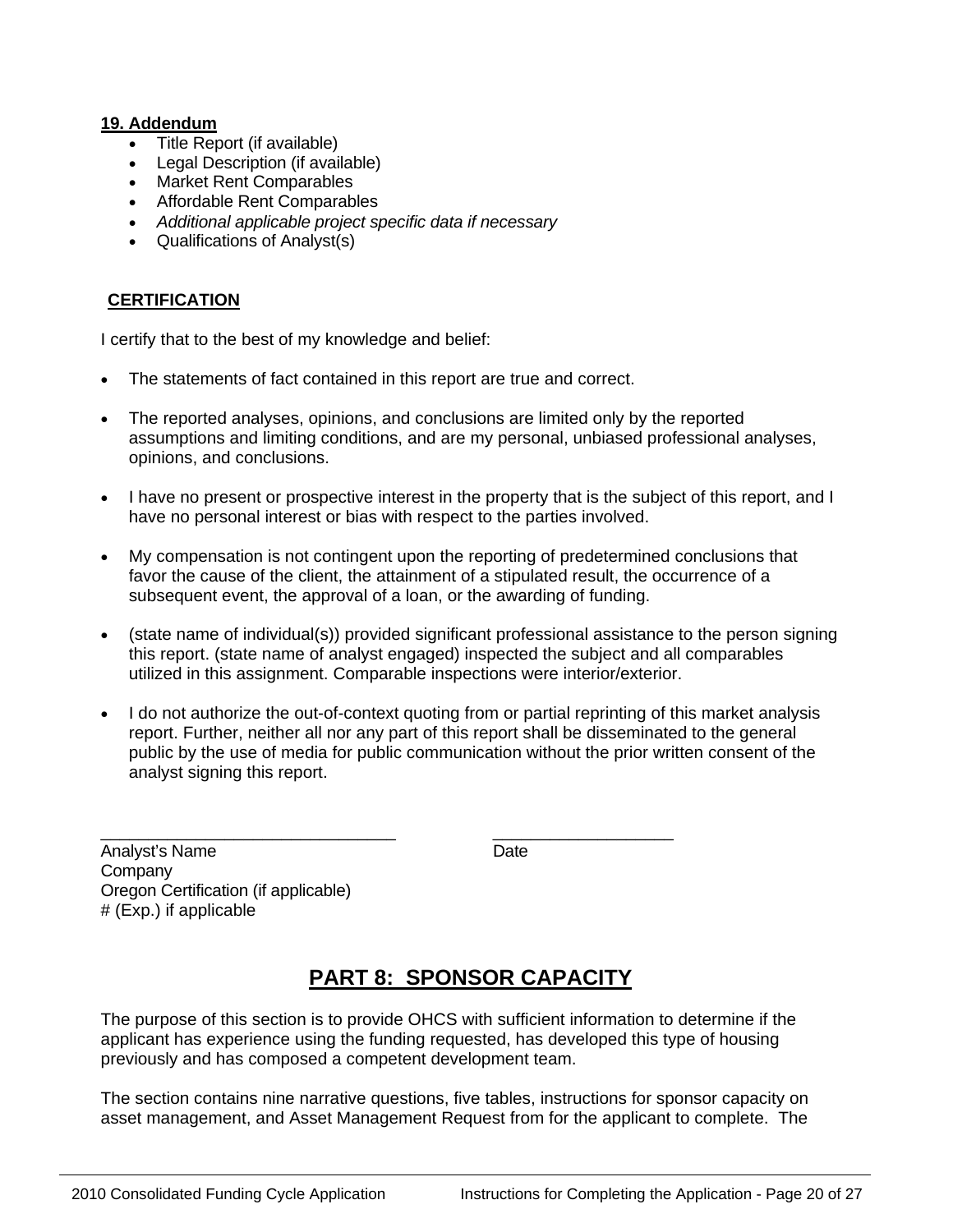response to each narrative question should be no longer than one-half page, using 11 or 12 type size.

# **PART 9: FINANCIAL FEASIBLITY AND READINESS TO PROCEED**

NOTE: Question #1 in this Section does not have a page length limitation. The remainder of narratives is limited to one-half page for each response, using an 11 or 12 size types.

# **PROPOSED PROJECT SCHEDULE**

The project schedule should be accurate and the timelines should be consistent with the requirements of the project's components, such as providing adequate time to complete acquisition or satisfaction of funding conditions.

# **FINANCIAL ASSUMPTIONS**

The first narrative requires an explanation of how the development budget and operating budget were determined. For each line item used on the pro forma Uses of Funding, Income and Expenses spreadsheets, the applicant must explain the source or justification of the budgetary amounts used. Provide detailed information and do not combine line items.

# **NON-OHCS SOURCES TABLE**

Indicate the amount, source, terms and status of all non-OHCS funds and potential communitybased resources anticipated being used for this project and complete the narrative request which follows the table.

# **DEVELOPER FEE**

Complete the table to show the total developer fee requested, including consultant fee and project management fee, if applicable. A project management fee, or construction management fee, paid to the project owner, developer, contractor or consultant is considered part of the developer fee and is subject to the 15% cap. The project management fee is considered a separate fee, and not included in the developer fee, if the payment is to a third party hired to oversee construction. The Uses of Funding worksheet now contains a "Third Party Construction Management Fee" for this line item. The applicant should make clear who receives the project management or construction management fee.

# **CONTRACTOR OVERHEAD AND PROFIT**

The general contractor/builder's profit may not exceed 14% of the total hard construction costs less contractor overhead, profit and general conditions, regardless of the funding source(s). If an identity of interest exists, the general contractor/builder's profit may not exceed 10% of the total hard construction costs less contractor overhead, profit and general conditions. (*For hard construction cost, use only the subtotal from the "Construction Costs" section of the Uses of Funding form*). Builder's profit shall include all of the following: profit, overhead, general requirements, and project management fees associated with construction. Builders' Risk Insurance and/or a performance bond may be a separate line item and is not included in the percentage.

# **HOW THE PROJECT WILL REMAIN AFFORDABLE OVER THE ENTIRE PERIOD OF AFFORDABILITY.**

Explain how future costs such as management and operating fees will be contained and what will happen when certain tools like property tax reductions, federal or state tax credits, or other subsidies expire. If the pro forma shows the cash flow diminishing over time or becoming negative, explain how you will maintain a positive cash flow.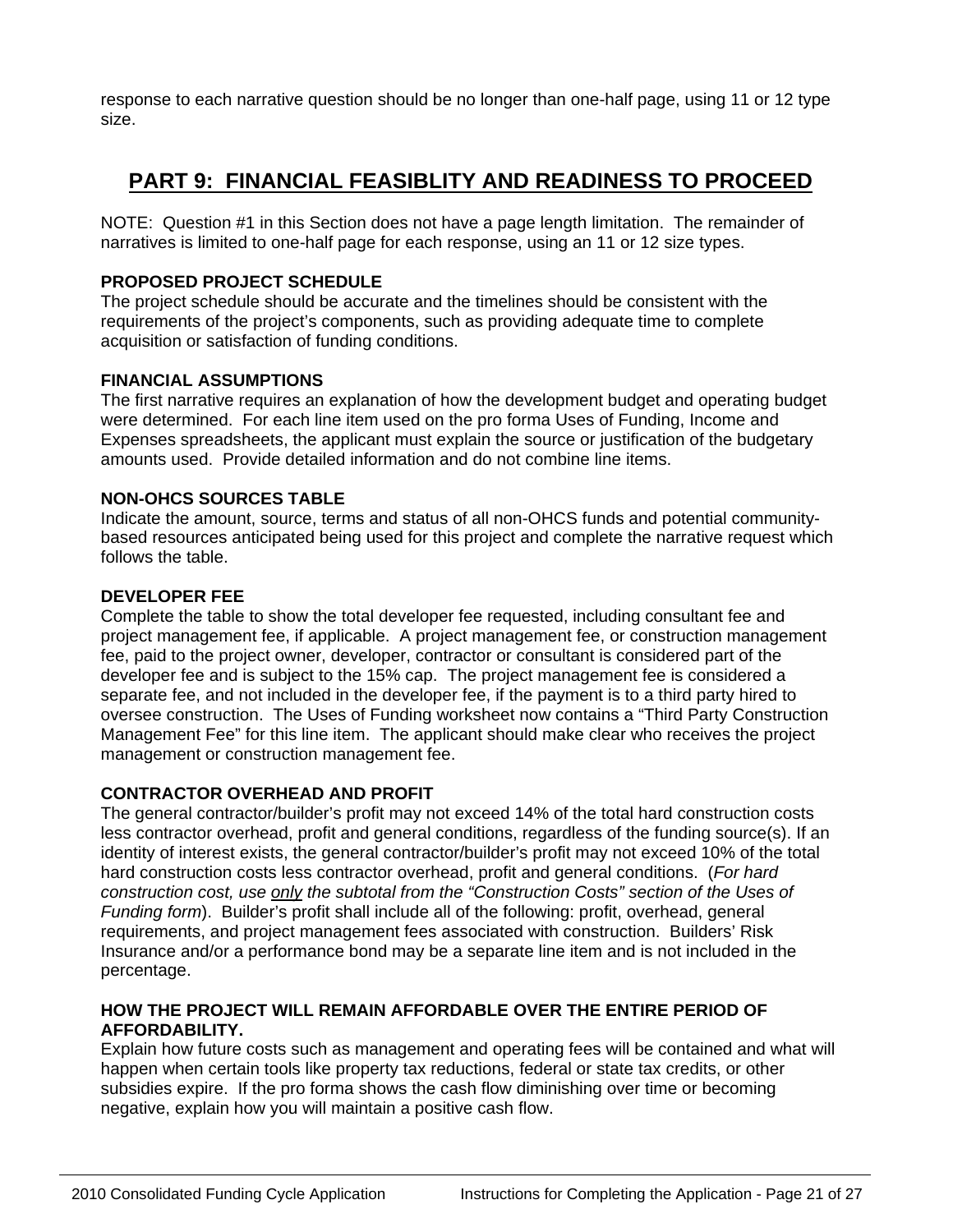# **EXISTING SUBSIDIES WITH ACQUISITION PROJECTS**

Indicate all rental assistance and subsidy which exists with the project now.

# **PROJECT-BASED RENTAL ASSISTANCE**

Provide only committed project-based rental assistance (PBA) from all sources that will be used in the project after construction or rehabilitation is complete. To be counted, the PBA should be an expected resource for more than one year, preferably for a minimum of 20 years, or under an existing renewable contract.

#### **PRESERVATION OR EXPIRING USE**

If the proposed project is preservation of a HUD or RD financed project or an expiring LIHTC project, it's very important that the status of sale or transfer transactions be detailed sufficiently in the application. The "Status of Negotiations" table should be filled out completely and its information should be consistent with the information provided in other sections of the application.

# **EXISTING TENANT SURVEY**

This form must be completed for all projects which are occupied at the time of application, regardless of the funding source(s) requested.

#### **TENANT RELOCATION**

This form must be completed for projects with anticipated permanent or temporary relocation of a household or business. For OHCS HOME applications, complete the entire form. All other applicants must only complete the first five questions. Limit each response to one-half page, using 11 or 12 point font.

# **PART 10: EXCEL PRO FORMA SPREADSHEETS**

In the Excel workbook, the spreadsheet pages are arranged in a different order than how they are listed on the Application Submittal Checklist. The workbook has the most-used pages at the front. When inserting the printed spreadsheet pages into the application, make sure they are inserted in the same order as they are listed on the Application Submittal Checklist.

The cells have been protected without the inclusion of a password. This is intended to help the applicant avoid changing the content of cells. If you wish to change data in a protected cell, use the "Tools" tab to unprotect the cell.

Fill in the project name on the Sources of Funding page. It will be automatically linked to the other pages in the spreadsheet.

Fill in the date on each spreadsheet page. Dates are not automatically linked because page revisions can be dated individually and submitted during the development of the project.

Many cells have "comments" embedded to assist in gathering the needed data.

Generally, cells designated for data entry are highlighted in yellow (with the exception of the Sources of Funding page).

#### **Sources of Funding page**

Note: If the project is a mixed-use project with a commercial/retail component, go to the row that has A,B,C, etc. and highlight columns F and I. In the shaded area, right click your mouse and select "Unhide" at the bottom. This will reveal the Commercial input column. Input information according to the instructions that follow: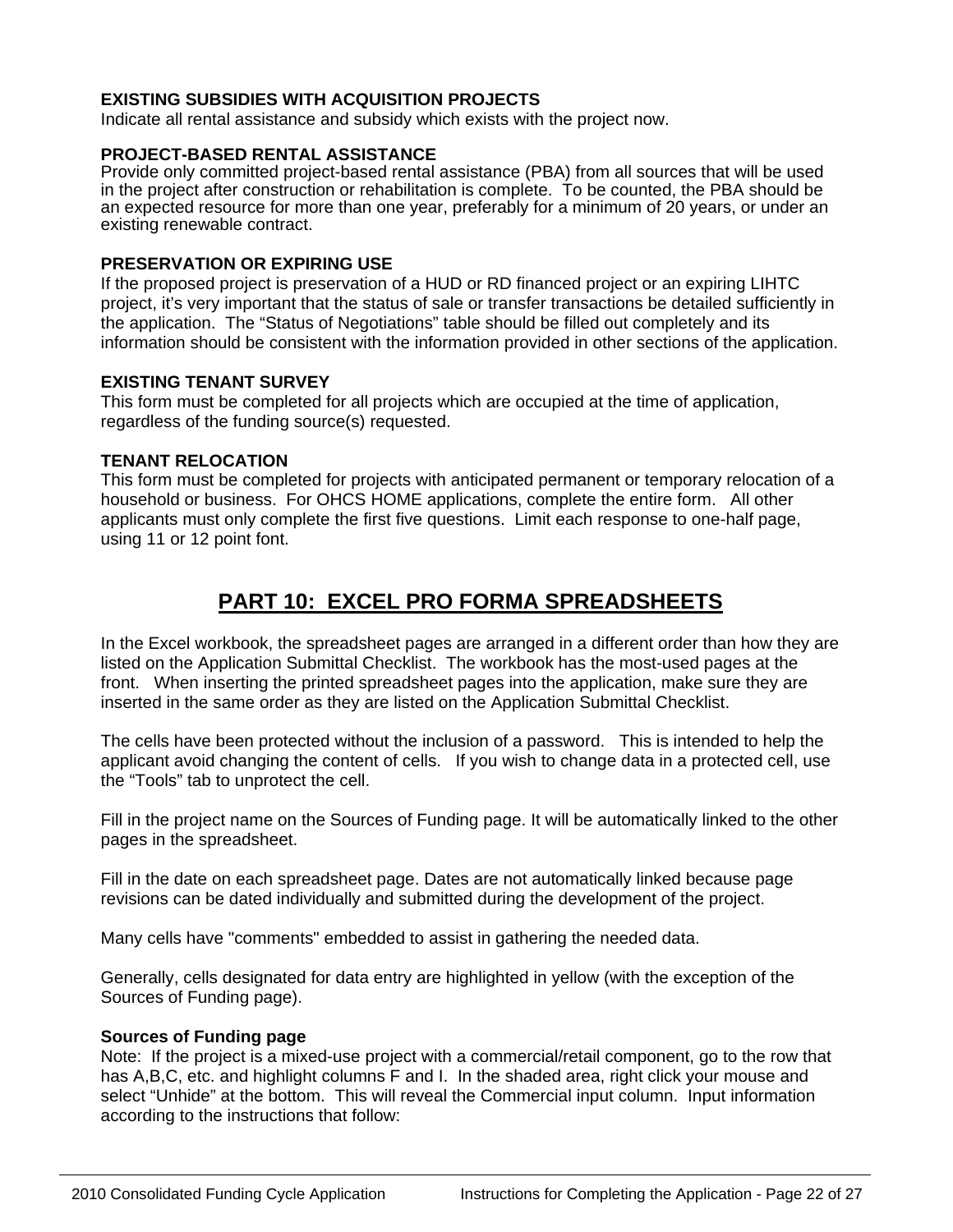Fill in Project name and date at the top of the page.

Enter source dollar amounts in their proper locations. Be sure to include Commercial if applicable.

If application is being made for LIHTC, do not attempt to enter numbers in the cell for the LIHTC equity. This cell will be automatically filled by linkage after the Calculation of Tax Credit page has been completed.

#### **Uses of Funding page**

Note: If the project is a mixed-use project with a commercial/retail component, go to the row that has A,B,C, etc. and highlight columns C and E. In the shaded area, right click your mouse and select "Unhide" at the bottom. This will reveal the Commercial input column. Input information according to the instructions that follow:

Fill in date cell.

Fill in acq/rehab cell with an "x" if requesting funding for an acquistion rehabilitation application. This will enable the developer fee to calculate correctly.

Fill in IRS set aside (only if requesting LIHTC). See comments for that cell.

Enter square footage for Residential areas, Common Areas, Commercial/other areas.

Total Square Footage will be calculated from these entries. Cost column

- Enter costs by line item. "Other" lines for "other" costs have been provided, however most costs should fit into the pre-labeled line items.
- Do not combine line items or request "see above" or "see below."
- Contractor's profit, overhead and general conditions must be shown as separate line items.

Cost per unit, square foot and % of total columns

• These columns will be calculated automatically. The calculations will be based on the residential and common areas only.

Funding Source column

• List actual funding source, e.g., HOME, Trust Fund, perm loan, donation. Even though the sources will often change during the development of the project, reviewers of the application need to see if funding sources are being used for eligible costs.

Reasonably Expected Basis and Estimate Gross Expended columns

• These columns are only for applicants requesting LIHTC.

Bottom of second page

• All of the cells will be calculated automatically. If the "Surplus or Gap" cell shows a positive or negative number, then the Sources and Uses do not match by that amount.

# **Housing Operating Budget - Income page**

Enter date at top of page.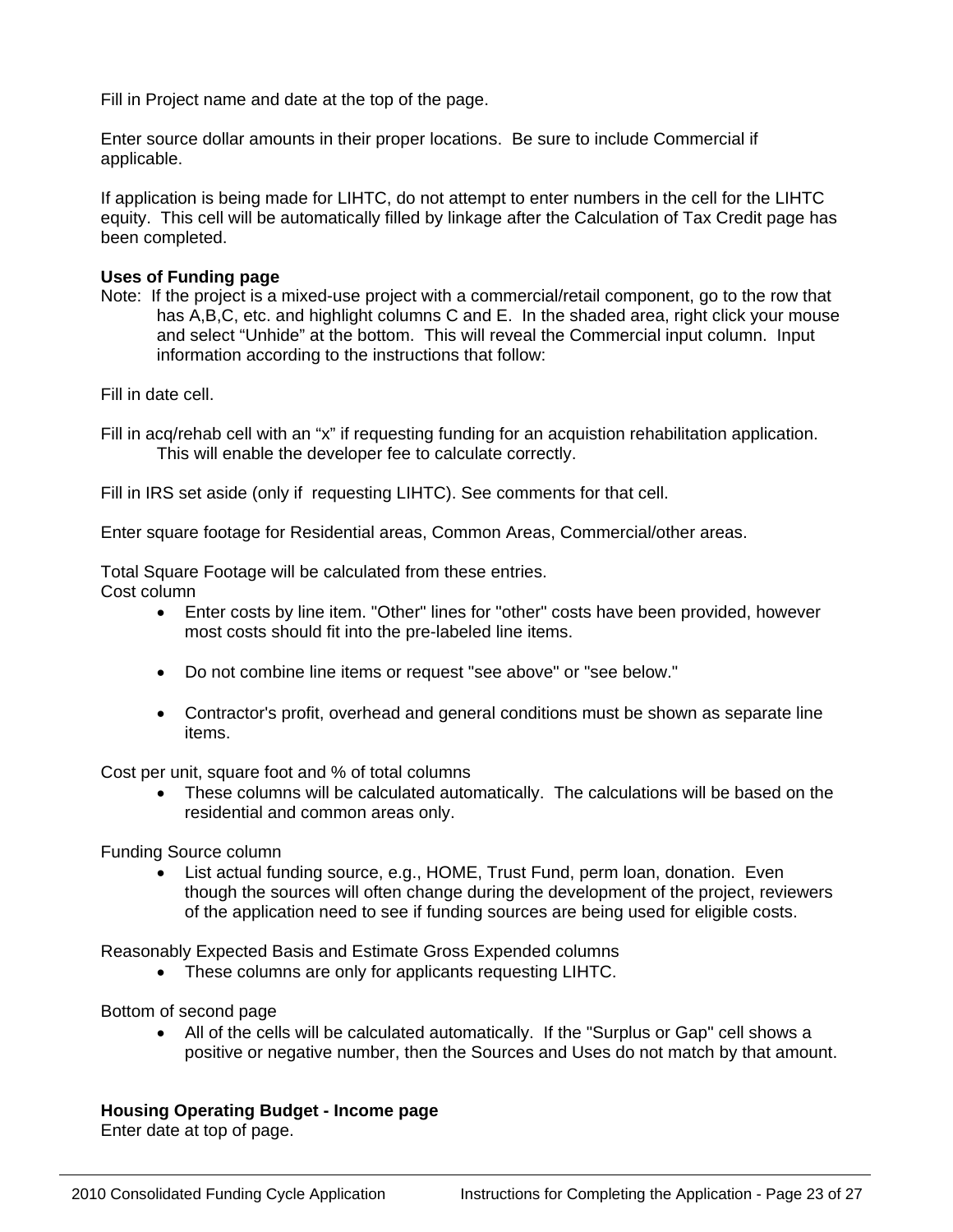Enter County name at top of the page. If this is not done, the formulas for Median Income % will not work.

This page must be filled out by all applicants, including those who are requesting OAHTC.

In the "Unit Size" column, enter the following designations for appropriate unit sizes:

- SRO use for single resident occupancy
- 0 use for efficiencies or studio apartments
- 1 use for one bedrooms
- 2 use for two bedrooms
- $\bullet$  3 etc., etc.

"Number of Baths" column - use .5, 1, 1.5, 2, etc.

"Median Income %" column. Both the "Income without OAHTC" and the "Income with OAHTC" pages use formulas to automatically express the percentage of median income. Although the percentages expressed are actual, OHCS will consider the percentages to be expressed as a not-to-exceed % of median income in 10% intervals. For example, if the percentage of median income is calculated by the formula to be 43%, then OHCS will consider the not-to-exceed percentage of median income to be 50%. These not-to-exceed percentages will be used in all legal agreements and declarations between the sponsor and the state. Questions regarding this policy can be directed to the area RAD.

If the project is requesting OAHTC, this page and the "Income with OAHTC" page found later in the workbook will need to be filled out.

Enter the total income for Sevice Revenue and any Other Revenue for the project in the "Total Annual Income" column. This is the annual income for all units using the service or other project revenue as project income.

The Annual Inflation Rate Factor at the top of the page is defaulted to 2% for income. This may be changed but the change must be justified in the narrative portion of the Financial Description section of the application. The same applies to the default 5% vacancy rate at the bottom of the page.

The spreadsheet does not allow the Inflation Factor to vary on a line item-by-line item basis.

#### **Housing Operating Budget - Expenses**

Enter date at top of page.

The Annual Inflation Rate Factor at the top of the page is defaulted to 3%. This may be changed but the change must be justified in the Financial Description narrative.

Fill in the shaded cells and all else will be calculated automatically.

In the Permanent Loan row, enter the interest rate, term and loan amount. If requesting OAHTC, the entry should show the original interest rates, not the rate after OAHTC is applied.

The OAHTC permanent loan row will fill in automatically using information from the OAHTC calculation page.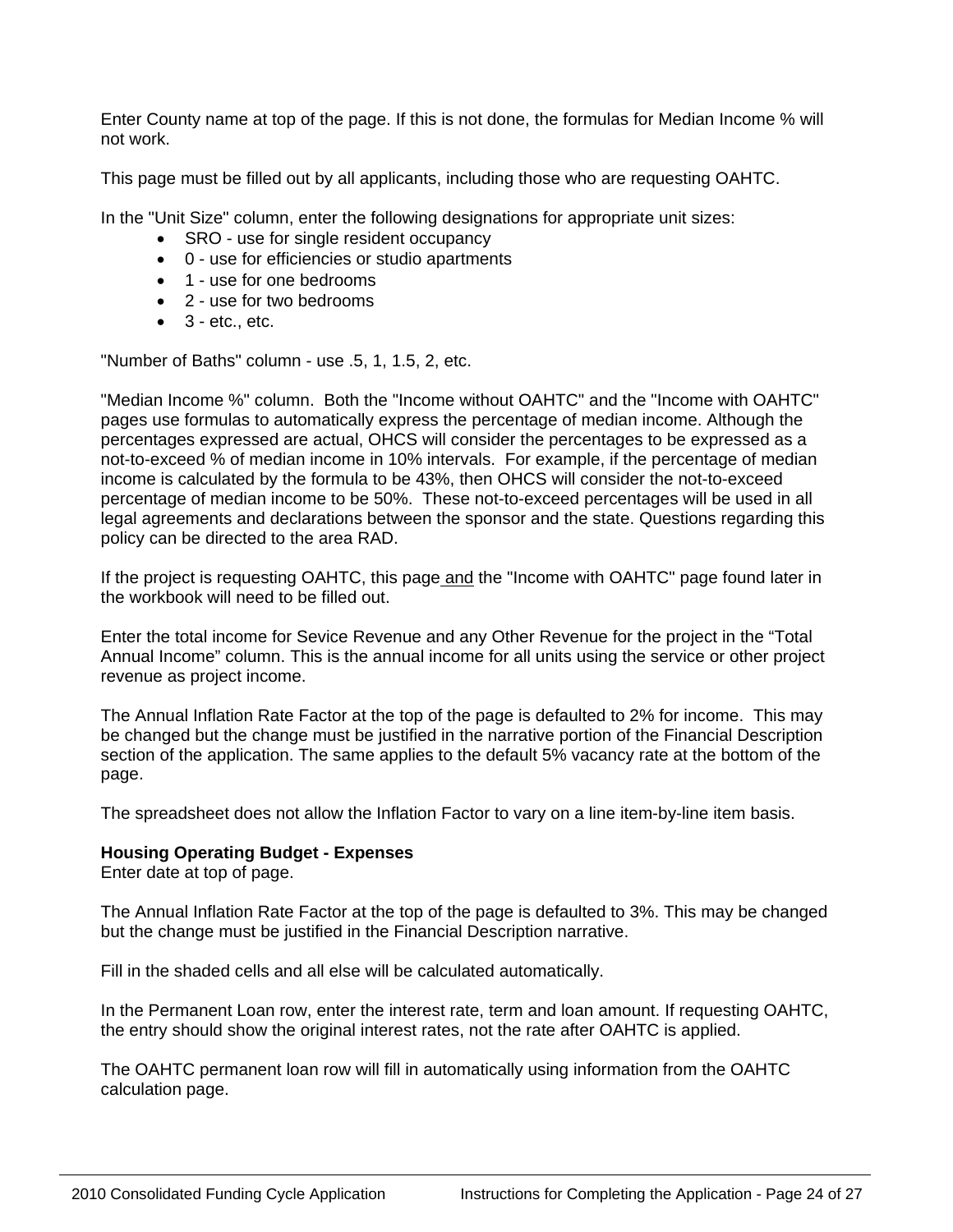The "Portion of loan w/o OAHTC" row is for entering any portion of the permanent loan which stays at the original interest rate after OAHTC reduction is taken.

Amortized Debt row should list HOME loans, Trust Fund loans, Partnership loans, etc.

This spreadsheet page actually calculates cash flow projections up to 30 years, but it is set to print only to 5 years. After that point, it shows only years 10, 15, 20 and 30.

#### **Utility Allowance Information**

Enter date at top of page

Enter data as requested by the form

A copy of the source of the Utility Allowance Calculation (Housing Authority, etc.) must be supplied.

# **Commercial Operating Budget – Income page**

Enter date at top of page.

The Annual Inflation Rate Factor at the top of the page is defaulted to 2%. This may be changed but the change must be justified in the Financial Description narrative.

Fill in the shaded cells and all else will be calculated automatically.

#### **Commercial Operating Budget – Expenses page**

Enter date at top of page.

The Annual Inflation Rate Factor at the top of the page is defaulted to 3%. This may be changed but the change must be justified in the Financial Description narrative.

Fill in the shaded cells and all else will be calculated automatically.

In the Permanent Loan row, enter the interest rate, term and loan amount for the commercial loan.

This spreadsheet page actually calculates cash flow projections up to 30 years, but it is set to print only to 5 years. After that, it shows only years 10, 15, 20, and 30.

#### **Proforma Summary page**

Enter date at the top of the page.

This page requires no other data entry from the applicant.

Be sure that this summary page is included in the pro forma sheets when submitted with the application.

# **Project Summary page**

Enter date at the top of the page.

This page requires no other data entry from the applicant.

Be sure that this summary page is included in the pro forma sheets when submitted with the application.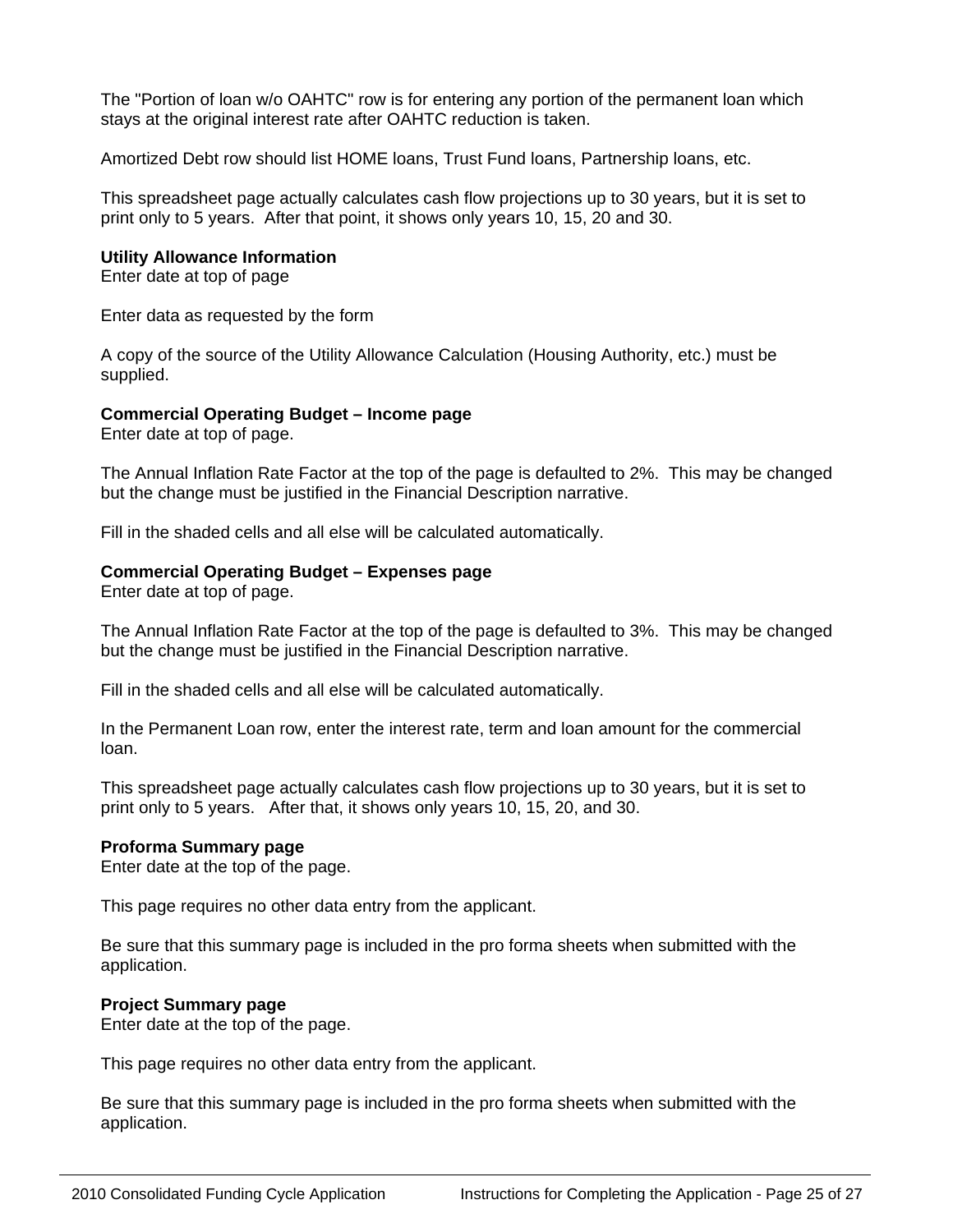# **Calculation of Tax Credit page**

Only applicants requesting LIHTC need submit this page.

Enter date at the top of the page.

Place an "X" (not a "4" or any other mark) under either "yes or no" regarding Qualified Census Tract or Difficult to Develop designations. If "yes", the 130% will calculate automatically.

The applicable fraction must be entered in the appropriate cell.

Input the amount of tax credit requested and the tax credit yield. If the yield contains fractions of cents, enter it in up to 3 decimal places. This will calculate the tax credit equity and link it forward to the Sources of Funding page.

#### **Housing Operating Budget - Income with OAHTC page**

Only applicants requesting OAHTC need submit this page.

Enter date at the top of the page.

In the "Unit Size" column, enter the following designations for appropriate unit sizes:

- SRO use for single resident occupancy
- 0 use for efficiencies or studio apartments
- 1 use for one bedrooms
- 2 use for two bedrooms
- $\bullet$  3 etc., etc.

"Number of Baths" column - use .5 or 1 or 1.5 or 2, etc.

"Median Income %" column. Both the "Income" and the "Income with OAHTC" pages use formulas to automatically express the percentage of median income. Although the percentages expressed are actual, OHCS will consider the percentages to be expressed as a not-to-exceed percentage of median income in 10% intervals. For example, if the percentage of median income is calculated by the formula to be 43%, then OHCS will consider the not-to-exceed percentage of median income to be 50%. These not-to-exceed percentages will be used in all legal agreements and declarations between the sponsor and the state. Questions regarding this policy can be directed to your RAD.

Enter the total income for Sevice Revenue and any Other Revenue for the project in the "Total Annual Income" column. This is the annual income for all units using the service or other project revenue as project income.

The Annual Inflation Rate Factor at the top of the page is defaulted to 3% for income. This may be changed, but justification must be given for that change in the narrative portion of the application's Financial Description section. The same applies to the default 5% vacancy rate at the bottom of the page. The percentages used must match the "Income" page completed earlier.

The spreadsheet does not allow the Inflation Factor to vary on a line item-by-line item basis.

#### **OAHTC Rent Reduction Calculation**

Enter date at top of page.

Input data in shaded cells and the formulas will do the calculations.